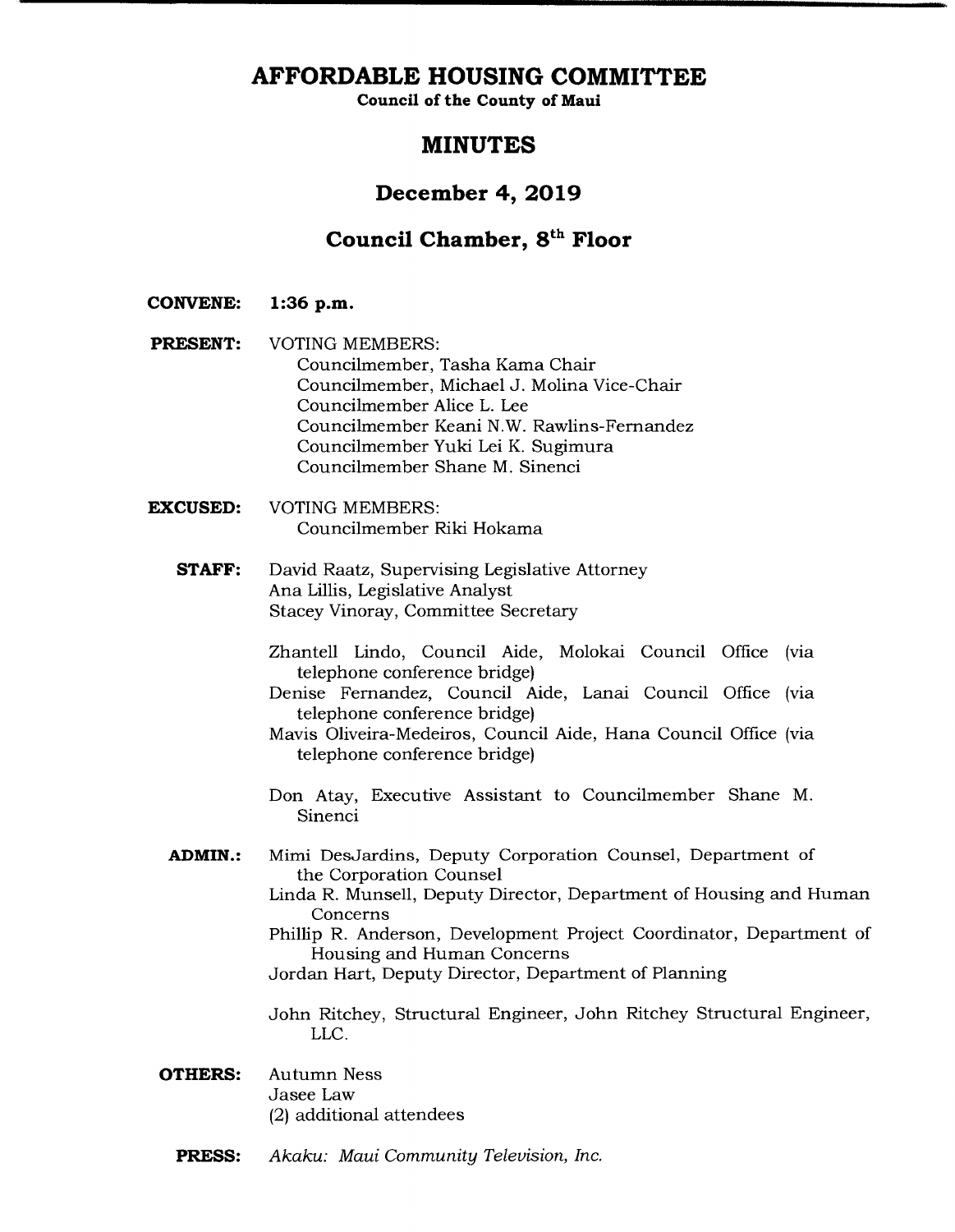# **December 4, 2019**

CHAIR KAMA: ...(gavel)... The Affordable Housing Committee shall now come to order on December 4, 2019 at 1:36 p.m. And I'd like to ask you to please silence all your noisemakers. My name is Tasha Kama, I'm the Chair of the Affordable Housing Committee. I'd like to introduce my Vice-Chair, Mr. Mike Molina. Aloha auinala, Mike.

VICE-CHAIR MOLINA: Aloha auinala, Madam Chair.

CHAIR KAMA: Also, Mr. Shane Sinenci. Aloha auinala.

COUNCILMEMBER SINENCI: Aloha auinala, Chair.

CHAIR KAMA: And, Ms. Alice Lee, what do you have for us today?

COUNCILMEMBER LEE: Sobh bekheir from Persia.

CHAIR KAMA: From Persia.

COUNCILMEMBER LEE: Yeah, right next to Molokai.

CHAIR KAMA: Okay. And we'll go to Molokai right now. Member Rawlins-Fernandez. Aloha auinala.

COUNCILMEMBER RAWLINS-FERNANDEZ: Aloha auinala, Chair. And next to Persia.

CHAIR KAMA: And we're going to go all the way to Kula, Maui. Aloha, Yuki Lei Sugimura.

COUNCILMEMBER SUGIMURA: Aloha, Chair.

CHAIR KAMA: And so, today we have excused Mr. Riki Hokama. And we have two Committee... two Members of our Council who are not members of the Committee, Miss... our Chair Kelly King and Ms. Tamara Paltin who are though not members are certainly invited to always come and participate with our Committee. We also have from the Administration, from the Department of Housing and Human Concerns, Ms. Linda Munsell. Aloha, good afternoon, Linda.

MS. MUNSELL: Good afternoon, Chair.

CHAIR KAMA: And we have from the Department of Planning Jordan Hart, Deputy Director.

MR. HART: Aloha.

CHAIR KAMA: Aloha. And we have from Corp. Counsel, Ms. Mimi DesJardins.

MS. DESJARDINS: Aloha, Chair.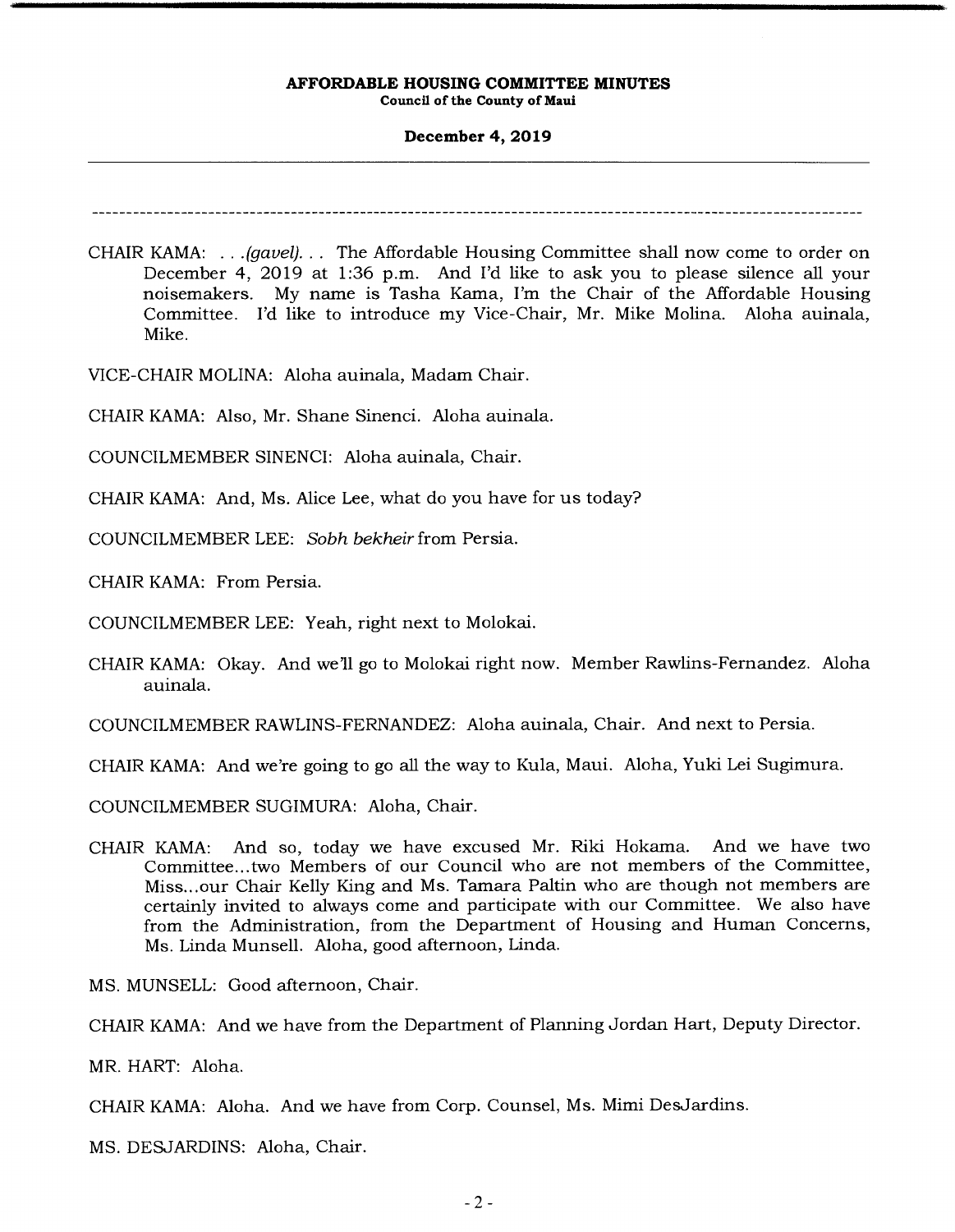# **December 4, 2019**

CHAIR KAMA: Aloha. And we have with us our own Committee Staff, Analyst, our Legislative Analyst, aloha. And we have Mr. David Raatz, our Supervising Legislative Attorney. Aloha, David. And our faithful Committee Secretary Stacey Vinoray [sic]. Aloha. And we have also with us, we're going to go and visit them later on is our District Offices. From Hana, our Mavis Oliveira-Medeiros, and from our Lanai Office. Denise Fernandez, and from our Molokai Office, Zhantell Lindo. Also, we're going to have here later on this afternoon Mr. John Ritchey who's a structural engineer with John Ritchey Structural Engineer, LLC.

# *• .BEGIN PUBLIC TESTIMONY..*

- CHAIR KAMA: So, before we go to the neighbor office.. .the neighbor islands for testimonies, do we have any testifiers in the Chambers besides Ms. Autumn Ness? So, we wanted to ask Ms. Ness to please come up. So, Autumn, I think you've been here often that you know the color of the lights and you know what they mean and so I'm going to assume that you understand that you --
- MS. NESS: Yes.
- CHAIR KAMA: --got three minutes.
- MS. NESS: Okay, thanks for having me back.
- CHAIR KAMA: Thank you.
- MS. NESS: I apologize for my attire, I just kind of ducked in at the last minute. I would have brought handouts and stuff. But anyway, I notice this is on the agenda and this is really, really important to me. So, I'm testifying about the item about matching the Affordable Housing Fund language to, with the 2.97 to make things affordable in perpetuity. Please do that. I'm asking you guys to do whatever you have to do to align 2.96/2.97 with the Affordable Housing Fund language. The most important thing for me is that you protect the intent to make sure that all County affordable housing funds granted to projects from now on go to projects that are going to be affordable in perpetuity or at least a very, very long time. The disagreement of these two sections is something that I worked on under Elle. It's been a longstanding problem and I would argue that every time this body gives funds to a project that is not affordable in perpetuity, you're misappropriating funds because that language is in the Code for a reason. When people invented the Affordable Housing Fund, that line made it into the Code, that was the intent of this money. So, please protect that intent. We've heard for years in this body and from the Administration about why affordability in perpetuity is not possible. We've heard things about it encourages blight, we've heard things that lenders won't give mortgages on properties with long-term deed restrictions. But those things are not true, it's happening all over the US. It can happen, we just have to make it happen. Communities around the US have been building inventories, growing inventories of affordable units for a very long time,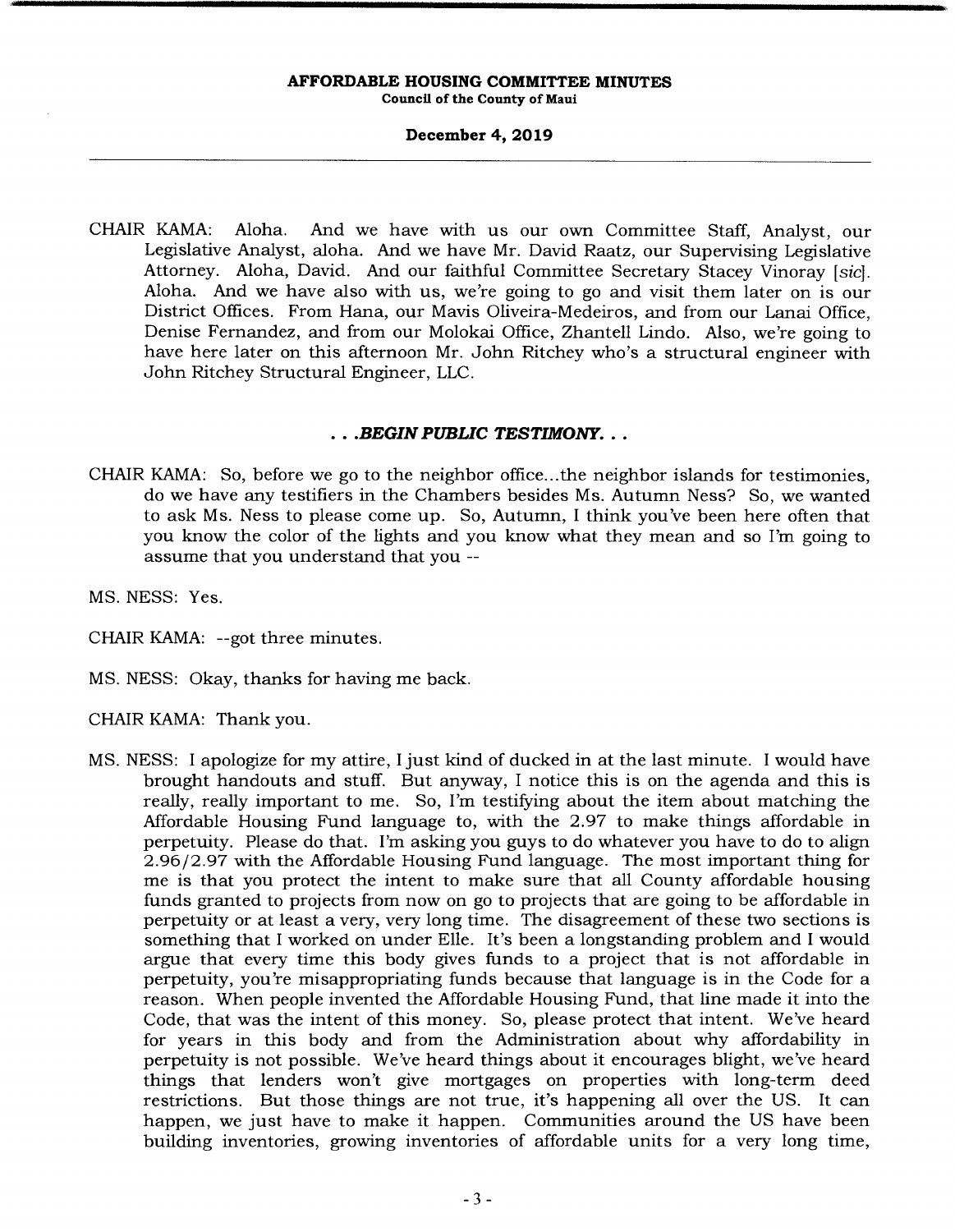# **December 4, 2019**

because they recognize that in markets like Maui that are really volatile, you need two pools of housing. You need an investment pool of housing for the people who want to play the investment game and deal with market volatility, and then you need affordable housing and workforce housing for our people that don't want to play that game. And those units are insulated from market forces. These two properties play by very different rules and if we're going to put taxpayer money which is what the Affordable Housing Fund is, we need to put them into affordable housing units, not investment properties. So, there's a lot of questions that you're going to talk about, about like if we do that, what does that look like? What does the...oh sorry, the next thing I want to talk about is the argument that lenders won't lend on these properties. That's also false. Some lenders will not lend on these properties, but some lenders will. Na Hale 0 Maui gets loans, mortgages on their properties all the time and they come with long-term deed restrictions. It's which lenders are being chosen. HomeStreet Bank I think is a really creative lender. There's a lot of lenders that will loan. It's also in Fannie Mae and Freddie Mac...yeah, anyway, their lending guidelines nationally that they're allowed to buy these kinds of loans. I can answer questions about what I think is the easiest way to do so, a thing that can be put into the Code that will kind of dictate what kind of a formula will be used. But I only have ten seconds so if anyone cares to hear about that, I'm here for questions. Thank you. The last thing I'll say with my last four seconds is this community deserves it so please don't fall into the "we don't know how to do it" trap. Thank you.

CHAIR KAMA: Thank you, Autumn. Do we have any questions for Ms. Ness?

UNIDENTIFIED SPEAKER: . . . *(inaudible)...* 

MS. NESS: Thank you.

CHAIR KAMA: Yeah, Ms. Rawlins-Fernandez, go ahead.

COUNCILMEMBER RAWLINS-FERNANDEZ: Mahalo, Chair. And Member Lee also has a question after she finishes chewing what she has in her mouth. Aloha, Ms. Ness.<br>Mahalo for your testimony today. So, if you did have time and had prepared So, if you did have time and had prepared handouts, what would those handouts look like --

MS. NESS: So...

COUNCILMEMBER RAWLINS-FERNANDEZ: --or would be included in them?

MS. NESS: The biggest question is what is an affordability in long.. .long-term affordability formula look like, and there's so many ways to skin this cat. I literally have looked through so many different municipalities' formulas, and I think the easiest thing that could actually go into a county code is the first section of Na Hale 0 Maui's formula. They do a shared-equity model so they use the first formula, the first section of the formula and then they allow the home to appreciate and they split the profits. That's not what I'm advocating for. The first section of their formula says something like... I'm going to use easy numbers 'cause I don't have a handout for ease of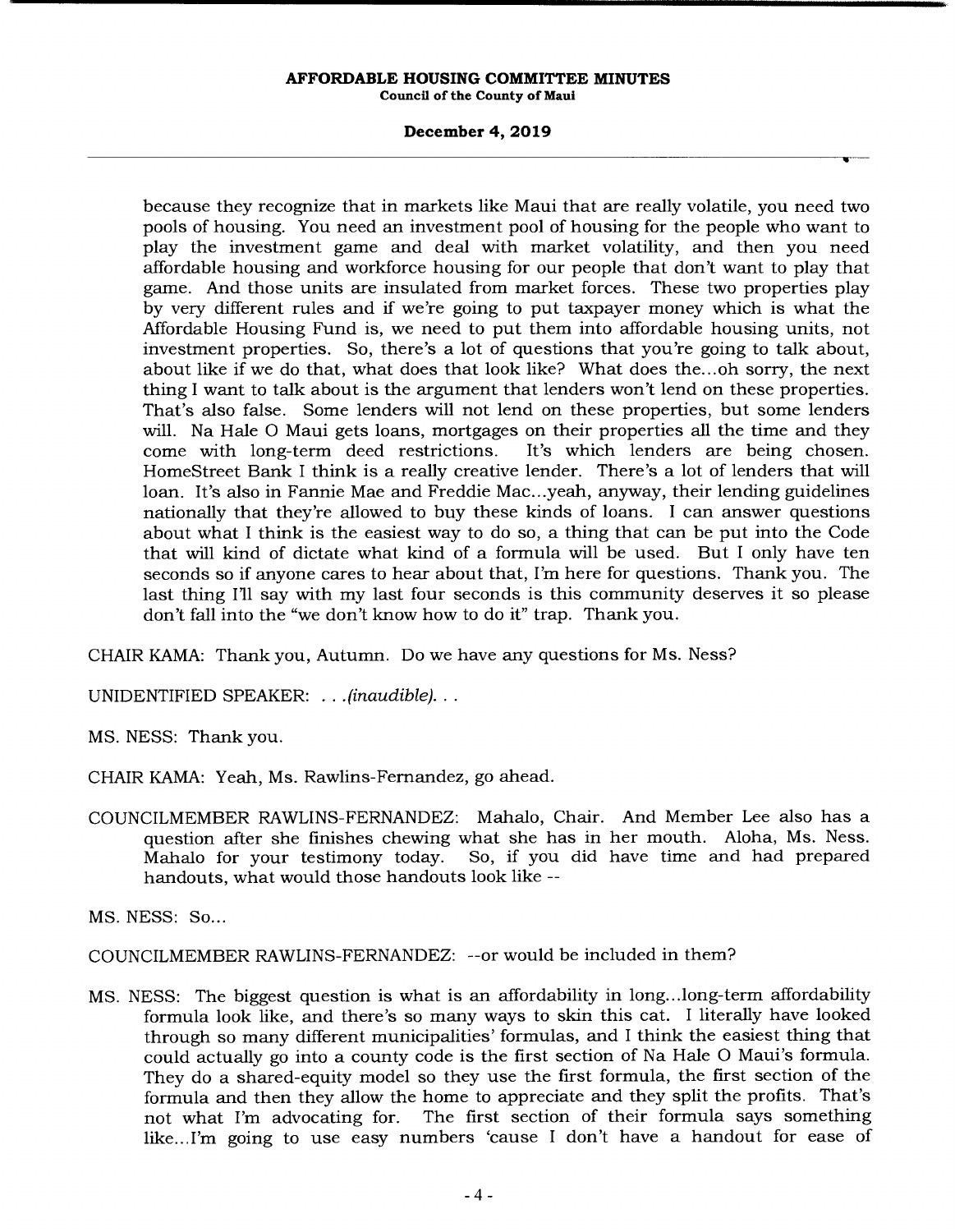# **December 4, 2019**

comprehension, but let's say there's a \$100,000 home on the market and it's subsidized enough where the buyer actually buys it for 75,000, right? So, the buyer has bought 75... they've paid 75 percent of market value for that unit, right? So, that ratio, the 75 percent runs with that property, it's in their deed of their land, right? So, when they go to sell the property, they have the home appraised and let's say the market has appreciated and it's now a \$200,000 property. So, that same ratio, 75 percent is applied to that number and they're allowed to sell it at a maximum sales price of \$150,000. So, that is a forever until the end of time a 25 percent subsidized property. So, the taxpayer that went into that property subsidizes it for every buyer until the end of time. That means if the market falls or it falls through the bottom and it tanks then so be it, that's what happens as a homeowner. But the maximum sales price of that unit will always be only 75 percent of the market price. Do you understand what I'm saying? Okay. There's a legal way to write that, it's in the Na Hale 0 Maui contracts. I can bring it to you to later but I just wasn't prepared for today. I'm sorry.

CHAIR KAMA: Thank you. Ms. Lee?

- COUNCILMEMBER LEE: Hi, Autumn. Okay, so perpetuity means forever, so what happens when the house reaches economic obsolescence and it's no longer functional and it needs to be replaced? What happens at that point?
- MS. NESS: That's a great question and I don't know the answer to that part. So, maybe in the Code could... I mean creative problem solving, I'd love to sit down and talk to whoever wants to talk about this. Maybe when the house is no longer viable then we start over or something like that. But we've had questions like when the house depreciates, and that's just what happens when you're a homeowner, right? If you buy a home that was at one time a \$500,000 or let's say a \$100,000 property in the 'SOs and you buy it as a teardown right now, the maximum sales price doesn't matter anymore 'cause you're never going to get that anyway. So, that can still run with the land... do you know what I'm saying? I don't know how to explain this. We're not managing that anymore, it's always the maximum sales price of market value. So, let's say the house is a teardown and the lot is a \$50,000 lot, the max sales price that can be charged for that is 75 percent of that. Do you know what I'm saying, does that make sense to you? We're not trying to manage blight or volatility, we're just setting a maximum sales price. I hope that makes sense. I'm sorry.
- COUNCILMEMBER LEE: Okay. Oh, I don't have any more questions, I just have a comment when she's done.
- CHAIR KAMA: Okay. Mr. Sinenci, did you have a question?
- COUNCILMEMBER SINENCI: *Yeah,* thank you. On the lines of Member Lee, so the applicant or the resident wouldn't be able to like borrow off of the house at that 75 percent? Like in case they would have to fix up the house, would they be able...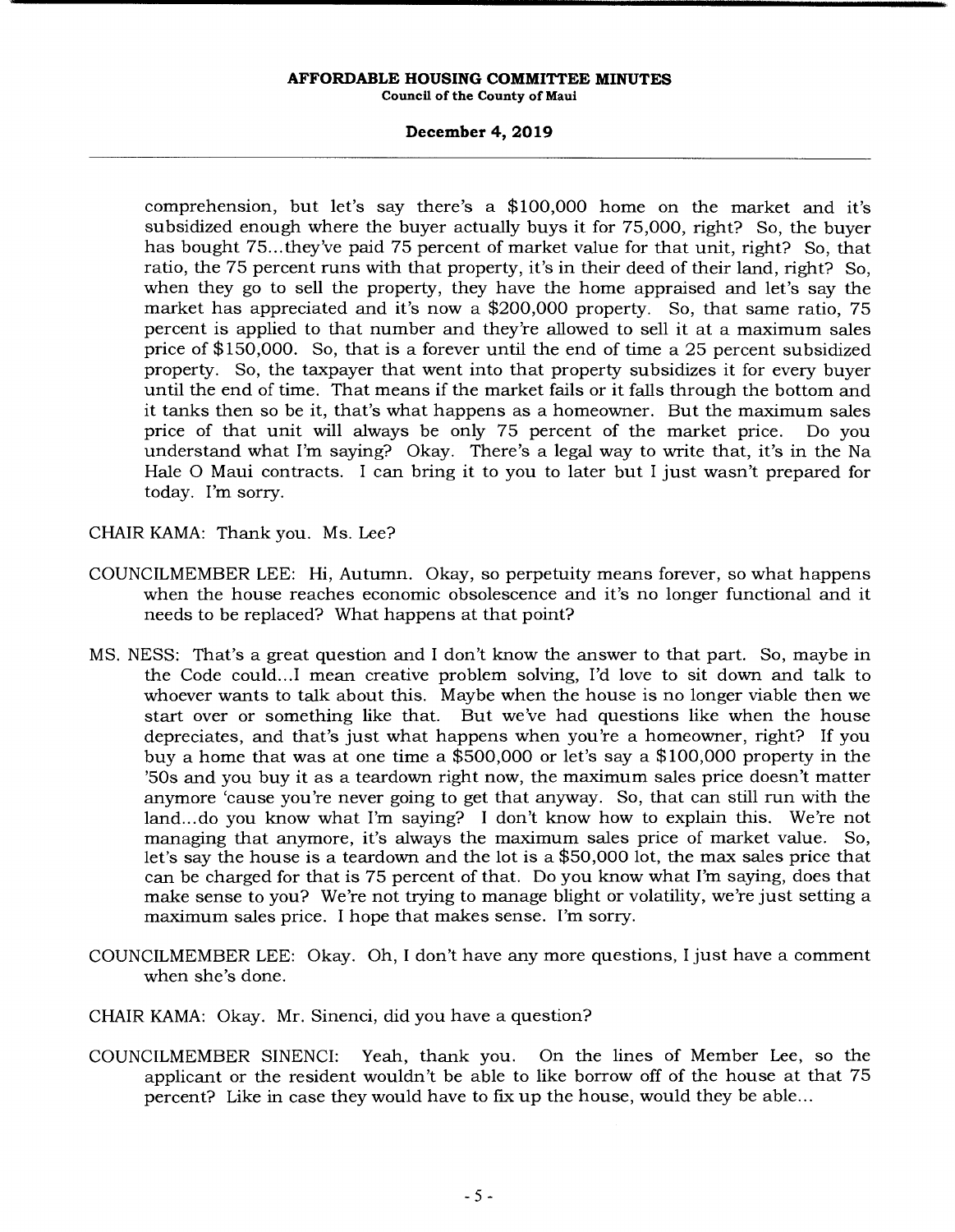# **December 4, 2019**

MS. NESS: Great question. And there are different ways to do that. In some cases yes, when you refinance your house the value for a refinance is always 75 percent of the value. And you can do things like capital improvements, certain capital improvements are allowed to be added to that maximum sales price up to 10 percent of the value of the home. But those capital improvements are preapproved. You can't put a pool in your backyard and then add it to the maximum sales price of your house for example. There's a list that I can give you guys of a preapproved, you know, structural, solar, things like that, but yeah.

COUNCILMEMBER SINENCI: Okay, one more question, Chair.

CHAIR KAMA: Yes.

- COUNCILMEMBER SINENCI: So, in the case of Na Hale 0 Maui, so if they, maybe they get the first right of refusal or to buy back the property, does Na Hale 0 Maui get access to that other 25 percent that they put in into the...
- MS. NESS: I don't want to pretend to be an expert on their formula, but in their example and I'm way oversimplifying, that other 25 percent is split between the owner of the home and Na Hale depending on how long the owner has stayed in. So, I'm saying we don't even bother with the 25 percent, we just keep it off the cost and nobody shares that profit, you know what I mean? Yeah, but that's the second part of their formula.

COUNCILMEMBER SINENCI: Okay, thank you.

MS. NESS: Yeah.

COUNCILMEMBER SINENCI: Thank you, Chair.

CHAIR KAMA: Thank you. Mr. Molina?

VICE-CHAIR MOLINA: Thank you, Madam Chair. And good afternoon, Autumn.

MS. NESS: Hi.

VICE-CHAIR MOLINA: Just more of a request if we could have your testimony, a copy of that in writing and any other financial institutions that, you know, could, you know, provide, you know, I guess opportunities for people for loans in spite of this, I guess, conflict between the workforce housing policy and affordable housing.

MS. NESS: Yeah, I'll put together what I have.

VICE-CHAIR MOLINA: That would be helpful. Okay.

MS. NESS: Should I send it to the Committee?

CHAIR KAMA: Yes.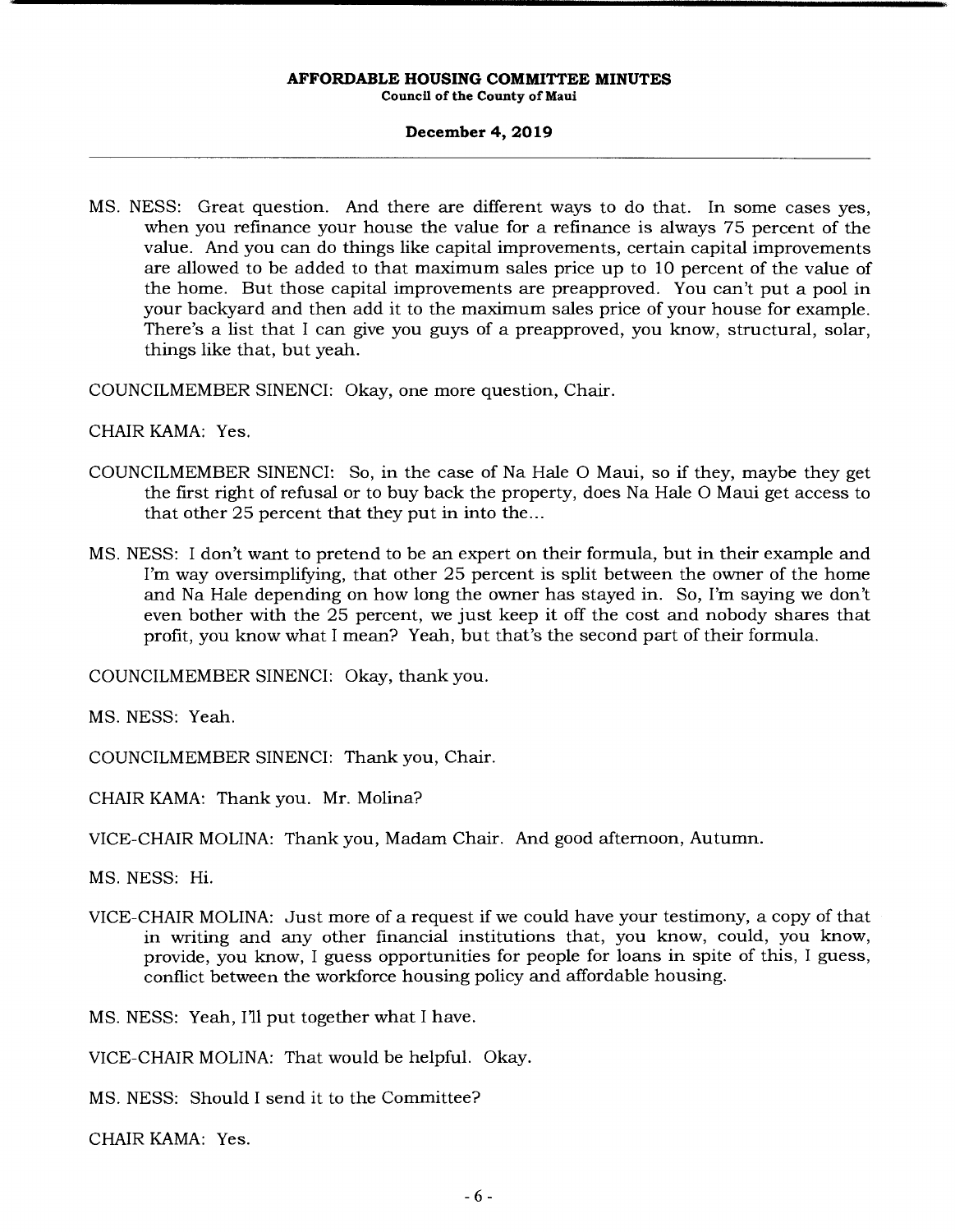# **December 4, 2019**

VICE-CHAIR MOLINA: Yeah.

CHAIR KAMA: Please.

MS. NESS: Okay.

CHAIR KAMA: Thank you.

VICE-CHAIR MOLINA: Okay, thanks, Autumn.

MS. NESS: Yeah.

CHAIR KAMA: Yes, Ms. Lee?

COUNCILMEMBER LEE: Yeah, well, the comment I was going to make earlier is if Autumn would be available for a discussion with, you know, like a roundtable discussion with the loan officers or mortgage brokers and yourself, Autumn, and maybe Cassandra Abdul. Yeah. So then, when well get a clearer picture of both sides of the issue.

CHAIR KAMA: Okay.

COUNCILMEMBER LEE: Yeah.

CHAIR KAMA: Sure.

- MS. NESS: That makes me so happy, I would love to. I just really want to see this happen. However, whatever it takes for this to happen, I will be there.
- CHAIR KAMA: So, just so as you all know, we're not going to take any legislative action today. Today's discussion is always going to be just discussion. Bring up your thoughts, your ideas, and then we'll defer it. And when we bring it back, we'll probably bring it back at that time with some legislative action. I'm not sure but that's the intent to be able to correct this. Ms. Rawlins-Fernandez, did you have a question? Okay, go ahead.
- COUNCILMEMBER RAWLINS-FERNANDEZ: Mahalo, Chair. I'm just going to put it out there, Ms. Ness, are you available to stay? Would it make sense for this Committee to ask if she could stay as a resource person --

CHAIR KAMA: Of course.

COUNCILMEMBER RAWLINS-FERNANDEZ: --if she's available?

CHAIR KAMA: Sure.

MS. NESS: I can stay until like 2:55.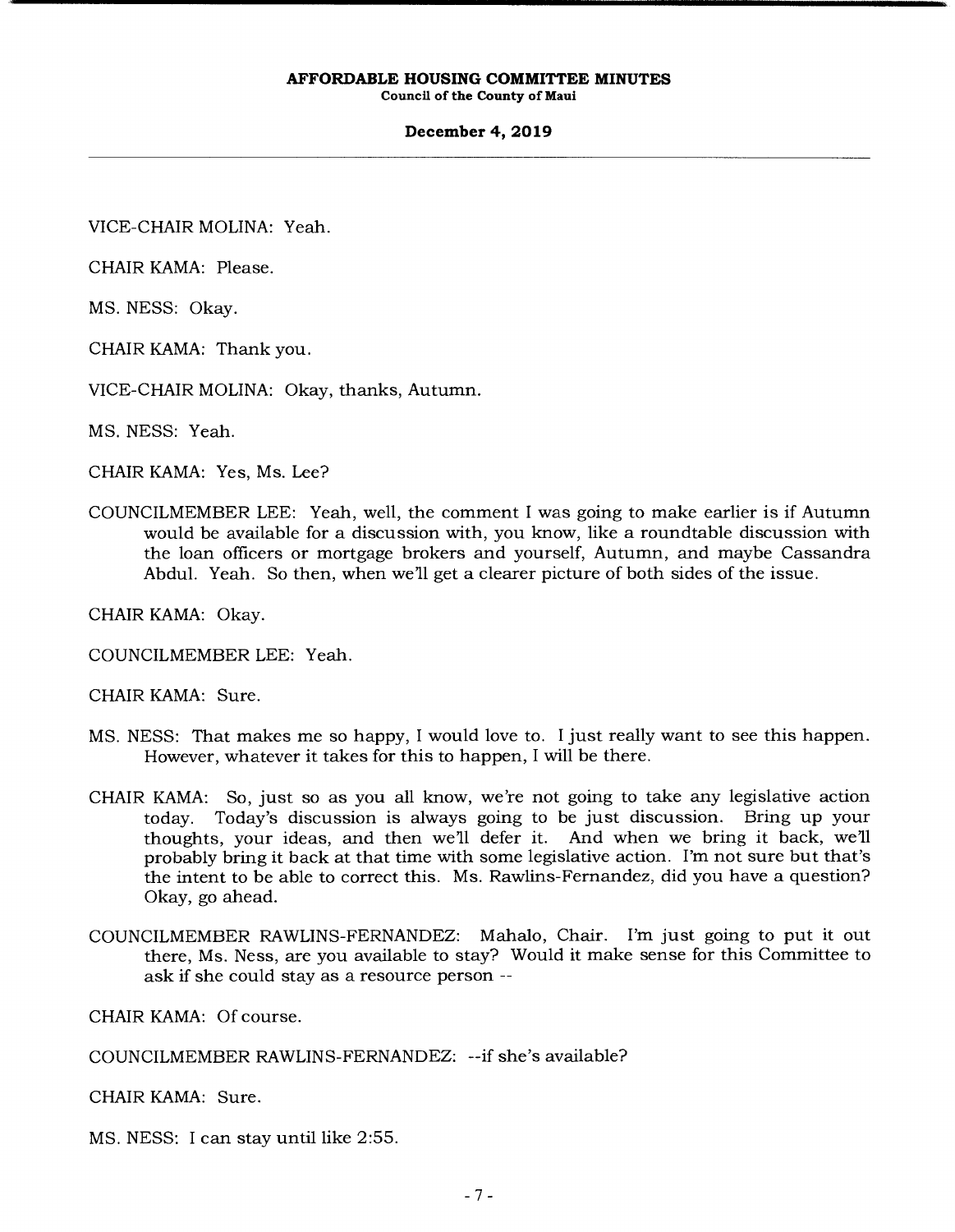### **December 4, 2019**

COUNCILMEMBER RAWLINS-FERNANDEZ: 'Cause she was the affordable housing TIG. Okay.

CHAIR KAMA: What was that time?

COUNCILMEMBER RAWLINS-FERNANDEZ: Two fifty-five.

MS. NESS: Two fifty-five. I have to pick up my daughter.

CHAIR KAMA: Okay.

COUNCILMEMBER RAWLINS-FERNANDEZ: Okay, mahalo, Chair.

CHAIR KAMA: Well, so you know, people, it's all up to you, right? Okay, thank you.

MS. NESS: Thank you, appreciate it.

CHAIR KAMA: Okay, thank you very much. Ms. Lillis, do we have any other testifiers in the Chamber? One more. Oh, okay, Mr. Jasee Law.

MR. LAW: Hi, you guys. Aloha auinala.

CHAIR KAMA: Aloha.

- MR. LAW: I like Mister... oh, my name is Jasee Law, I'm from Kula. Like Mr. Hokama, this word affordable, I'm not sure what that means. I would like to have been there when you guys were deciding the names of the committees. So, yeah, I hope you put more affordable housing in Kula, because I can't even afford to live at the church up there.
- CHAIR KAMA: So, Jasee.. .and no questions for Jasee? Jasee, will you please fill out a form again before you leave with the gal out front? Thank you.

MR. LAW: If you insist, Madam Chair.

- CHAIR KAMA: I do. Thank you. Okay, so if there are no more testimonies in the Chamber,<br>let's go to the neighbor islands. So, let's go to the Hana Office. Mavis let's go to the neighbor islands. So, let's go to the Hana Office. Mavis Oliveira-Medeiros, are you there?
- MS. OLIVEIRA-MEDEIROS: Aloha, Chair. This is Mavis from the Hana Office, there's no one here to testify.

CHAIR KAMA: Thank you, Mavis. And let's go to the Lanai Office, Denise Fernandez?

MS. FERNANDEZ: Good afternoon, Chair. There are no testifiers at the Lanai Office.

CHAIR KAMA: Thank you, Denise. And at the Molokai Office, Zhantell Lindo?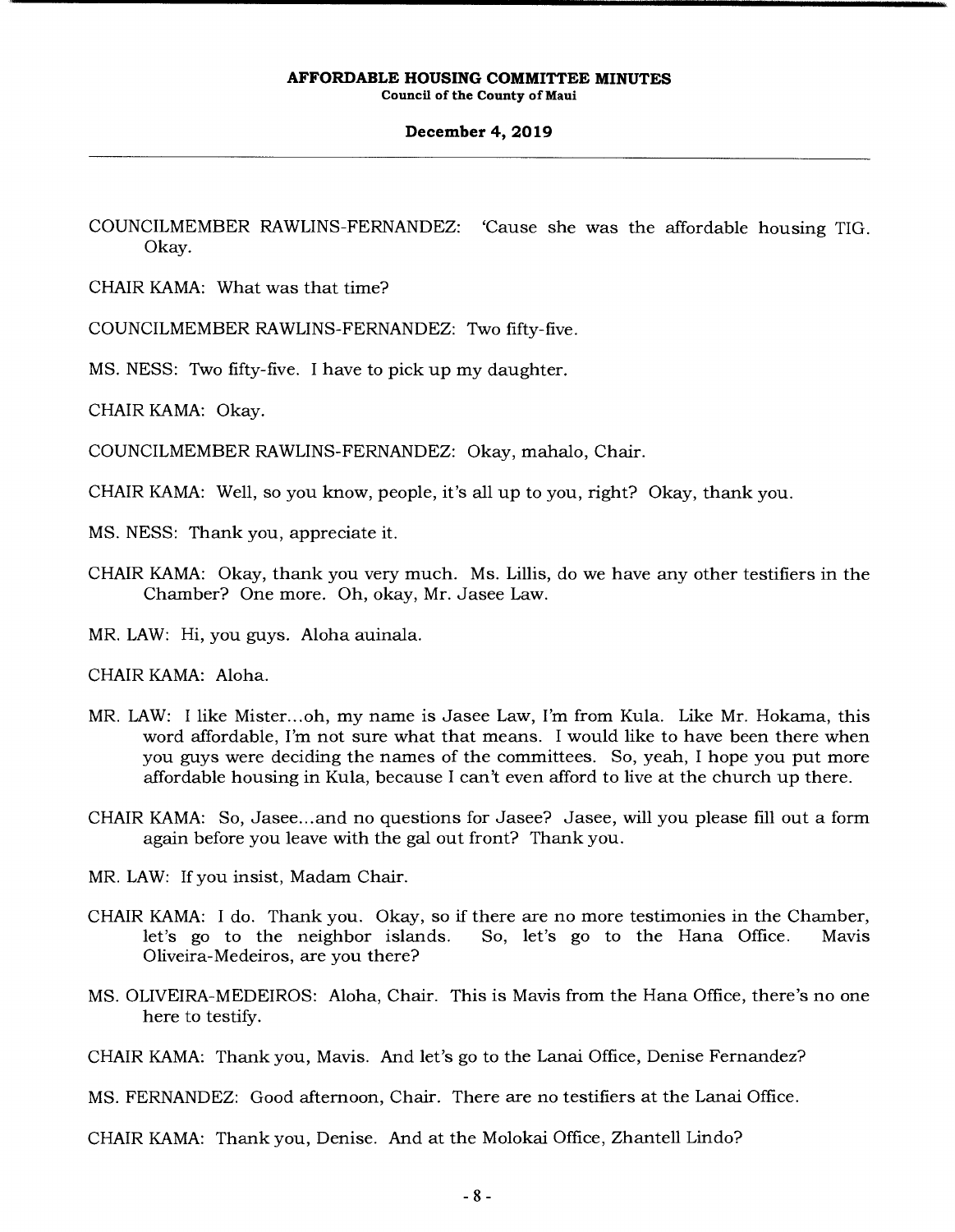# **December 4, 2019**

MS. UNDO: Aloha, Chair. There are no testifiers at the Molokai Office.

CHAIR KAMA: Thank you. So, if there are no other testifiers and without objection, I'd like to be able to close testimony.

COUNCILMEMBERS: No objections.

CHAIR KAMA: Thank you, testimony is now closed.

# *• .END OF PUBLIC TESTIMONY...*

CHAIR KAMA: So, what I forgot to tell you all in the beginning was that we have two items on our discussion for today: the County-Owned Parcel on North Papa Avenue which is AH-8; and the Conflicts Between Chapter 2.96, of our Maui County Code, Relating to the Residential Workforce Housing Policy, and Chapter 3.35, of our Maui County Code, Relating to the Affordable Housing Fund, AH-23. So, the first item that we are going to go into right now is actually on the status of the work that the Administration is doing on those old dorms. And then the second item is just a discussion regarding the conflicts that we talked about in our 2020 Fiscal Year Budget process earlier on this year. And so, I expect as I've said earlier that we're probably going to defer the discussion for another round, bring back Autumn and I think Na Hale and maybe some bankers that you were saying, Ms. Lee, for probably a bigger, more robust discussion to be able to bring forth some really good decision making on that time. So, thank you all for the testifiers, for the testimonies.

# **AH-8: COUNTY-OWNED PARCEL ON NORTH PAPA AVENUE (KAHULUI) (CC 17-213)**

- CHAIR KAMA: So, at this time I'd like to be able to ask Ms. Linda Munsell if she's ready to make her presentation. Okay.
- MS. MUNSELL: Good afternoon, Chair and Committee Members.
- CHAIR KAMA: Good afternoon.
- MS. MUNSELL: My name is Linda Munsell, I am the Deputy Director for the Department of Housing and Human Concerns. Thank you so much for having us here to talk about this project. We're... I'm getting pretty excited about some of the forward motion that we've got going here, and I think we're getting really ready to move forward pending approval from this body. So, the project that we're talking about everybody is familiar with, it's the old University of Hawaii Maui dorms. They were built in 1981 to provide housing for college students that were attending the college. We actually found some historic pictures that were kind of cool. The project future that we're envisioning is that we want to repurpose the current buildings to provide permanent housing for homeless families. The project would include some support services. We would be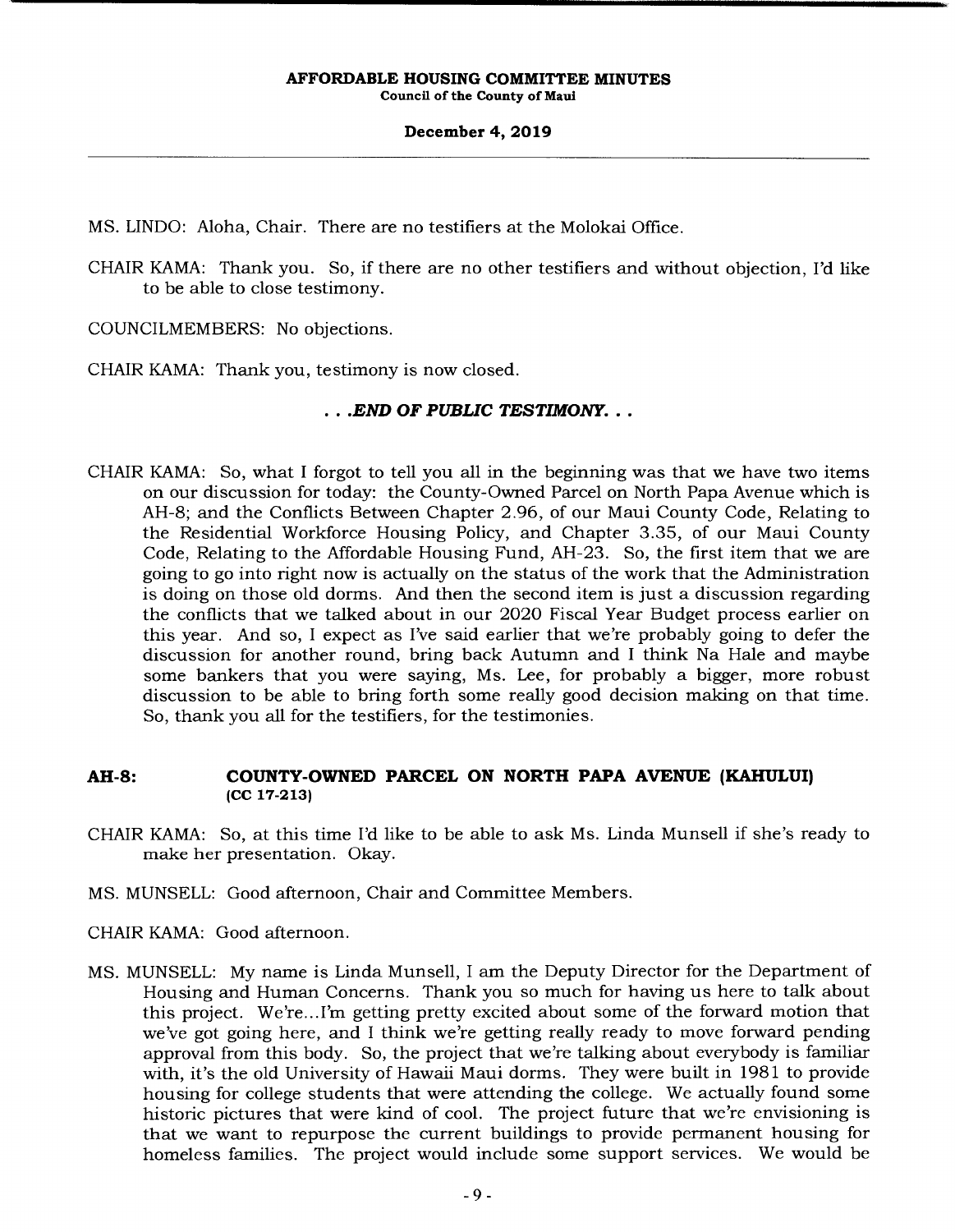## **December 4, 2019**

partnering with UH. And we've received some Ohana Zone funding in the amount of about \$864,000 to provide those wraparound services. For the construction we're receiving funding from another source. That would be phase one would be the first, the existing buildings, and then the idea would be that we would also look at increasing density on the underdeveloped areas of the property up to maybe as many as 50 additional  $u^*$ -nits but that would be in a future phase. So, as you're aware, it's... consists of 12 residential apartments, they're all two-bedroom units. There's a community building with the laundry and the mailboxes as well as green space and parking. We have recently completed the structural assessment, that was completed earlier in November. We're currently pending some executive summary information and other items to tie the whole thing together; otherwise, we would have transmitted the structural assessment to you already. We do have cost estimates and schedules that we're pretty comfortable with so well be talking about those. As I mentioned, we have received.. .we've entered into a memorandum of understanding with HHFDC and have gotten an approval for \$5 million worth of DURF funding for the construction of this project. As we agreed last summer, we waited to forward the budget amendment to this body until we actually had the structural assessment so that you guys could determine how we would want to move forward with this. So, that's been... that was actually transmitted to Council on the 18th of November. And just a reminder that we are acting under the Governor's emergency proclamation for the initial rehabilitation phase and the entitlement process. So, the structural assessment just very simply, the recreation building is actually in good condition. Building A and C are considered to be in fair condition, and Building B has the most damage to report. It was indicated that it was in poor condition. There is certainly termite damage in a number of areas, dry rot in some areas as well. According to our structural engineer who is here and can answer questions if you're interested in hearing from him, all of the buildings can be renovated. The necessary structural improvements have been identified in the structural assessment report which you should have here in the next week or so. All the damaged wood or structural beams that need to be replaced can be replaced. All the framing and foundation areas of concern can be repaired and structurally updated to the current 2006 International Building Code so we would be upgrading the buildings to meet current Code. And then post renovation, we would intend to treat the entire project for termites to ensure that there's no future damage such as we're finding currently in the structures. So, we've got three options for revitalization of the property. There's, a first option is to renovate those buildings, the structures as they are. The second option is to demolish them to the slab foundations and to reconstruct them. And then the third one is total demolition and rebuild. So, for renovation which is our first option, renovation would include initial demolition basically down to the studs for removal and replacement of almost everything except the structural framing and some floor and roof sheathing. All the interior and exterior siding and finishes will be replaced except again some second-story finishes. And then the apartments would be updated with in-kind fixture replacement, so essentially you're going to have new units on the older frame. Cost estimate for that is about \$4 million. There's a timeframe of about one year to do that, to complete that project, and so we would anticipate pending approval from this body and approval of the budget amendment that we would get started shortly. And it's possible that we could be in at the end of next year. The second option is demolition to the slab foundation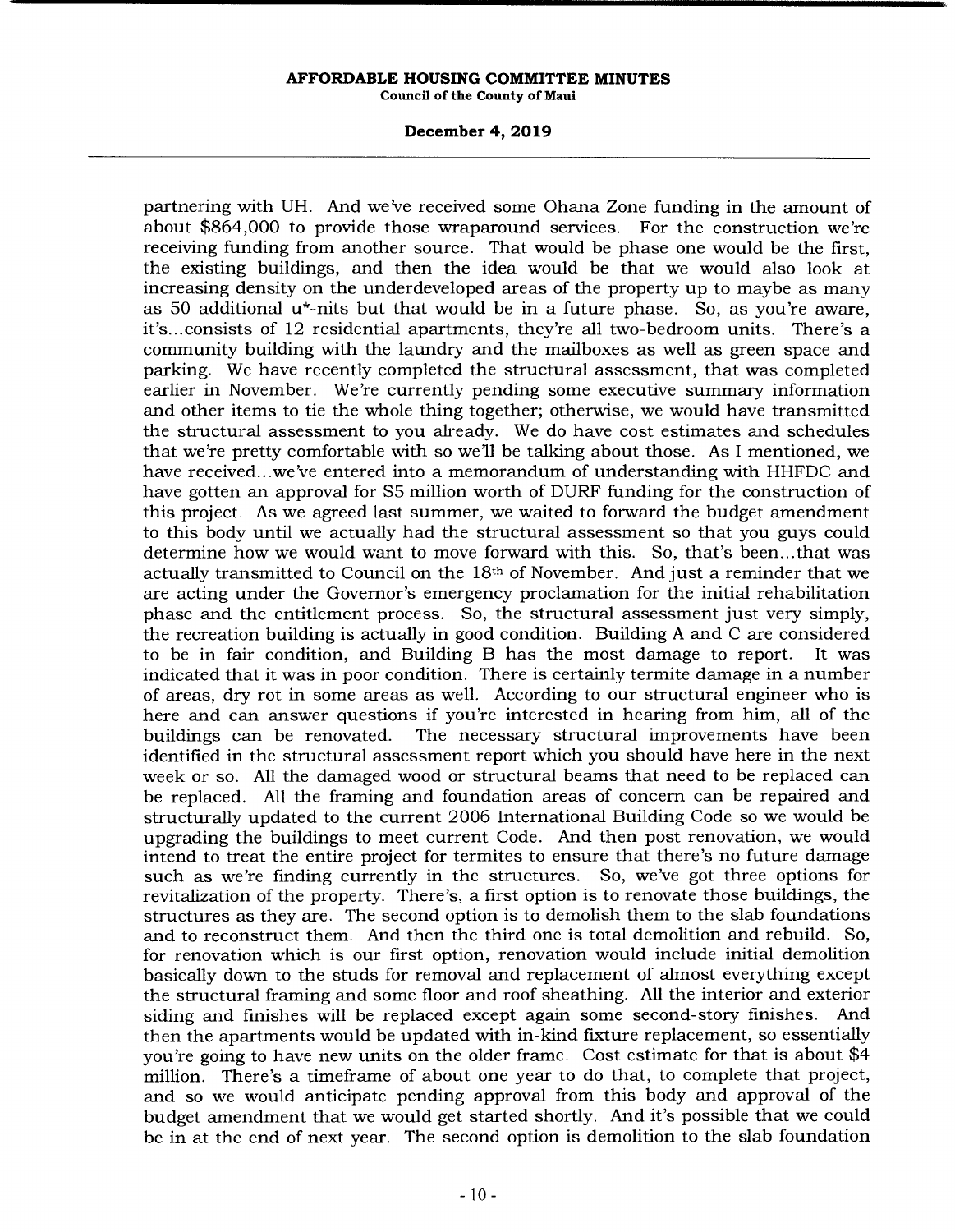# **December 4, 2019**

and rebuild. Cost estimate for that is about  $$5\frac{1}{2}$  million. And they anticipate that the time frame would take about one-and-a-half years. And the final option is total timeframe would take about one-and-a-half years. demolition and rebuild. The estimate.. .again this is for 12 units, this is not expanding the number of units on the property. Cost estimate for that is \$6.9 million, and we would anticipate that it would take approximately three years because we would need to do the EA, SMA, and things like that in the correct timeframes. Typically, those things are done first. In the first two options, we would be using the Governor's proclamation and we would do some of that stuff concurrently because we would not be doing any ground-disturbing activities. Although, I'm not sure if we demolition to the slab if we wouldn't have to do...yeah, I'll leave that to the planning guy to tell us. Our recommendation would be to do the renovation. It's immediate and very cost effective to do that. These structures would be repaired and completely brought up to Code. Again, interior finishes are all replaced, all electrical and new... electrical and plumbing fixtures. It's fast, we would actually have people in the, these units very quickly. And it's also within budget. I would not be coming back to you and asking for additional funding. Again, the cost estimate for the renovation was about \$4 million, and we've got \$5 million in DURF funding for this project. This would also fit well with our Ohana Zone funding. If you recall, you guys, you had passed an amendment to receive funding from the State, and what the Ohana Zone funding does is provide supportive services. That funding has got a time limit, as well as our DURF funding, so we would need to be a little cautious about that. So, our next steps, we would actually like for you after you've asked the questions and satisfied with the direction that we're headed, to give us a project approval today. We're very quickly going to be then asking you to look at our budget amendment for the \$5 million in DURF funding so that we can begin contracting for that, for those... the construction. We, we'll initiate the contract for the structural design and building permitting pending.. .we can start some of this... we would have to say it's pending funding approval from this body. We would also contract for the renovation scope, make sure that we've got all of our ducks lined up there, and begin construction hopefully very quickly. And we would also at the same time begin phase two entitlements, some.. .Jordan has worked... Mr. Hart has worked already on an RFP for the EA, SMA, and the Change in Zoning that would be required for this project. If you recall, that under the Governor's proclamation, one of the requirements is that it has to meet all of the legal requirements for zoning and Code at the end of the proclamation period and so we've got approximately three years to complete this. And this is just a visual drawing of what that process is. Under the Governor's Proclamation, we would be doing this reconstruction or renovation and the entitlements at the same time. And then as soon as those things that is complete, we would begin the phase two assuming that the EA and SMA came back and said that those things were possible. And that's all we had.. .that's all I have.

CHAIR KAMA: Thank you. Members, questions? Yes, Mr. Sinenci?

COUNCILMEMBER SINENCI: Thank you, Chair. Thank you, Ms. Munsell, for that presentation. I was just curious, you know, what capacity was.. .were we partnering with the UH you mentioned in the first couple slides?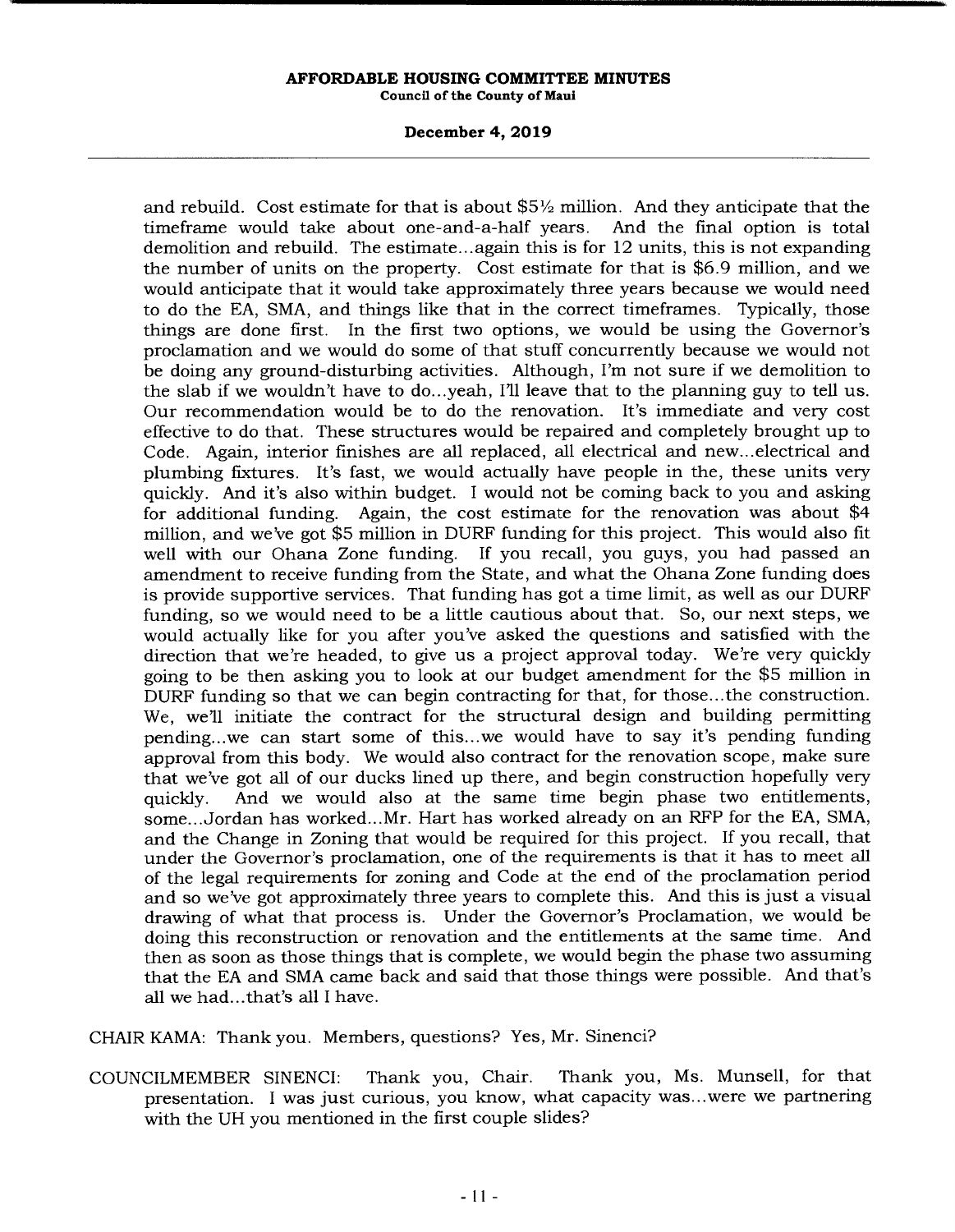# **December 4, 2019**

- MS. MUNSELL: So, we've.., so a couple of things. I mean obviously the land is currently leased to UH. They have been working with us to sort out how we would transition the property back to County ownership. But as far as the supportive services, there were a number of things that were identified that the support services would provide. And we would still need to initiate discussions with UH as to which areas that they would be doing. But things like personal financing, there's some.. .there's helping with.. .help with resumes, there's job hunting, there's... they've got some nursing students over there and other, you know, other programs that... I'm sorry, that I'm coming.. .not thinking of at the moment. But those are the kinds of things that we would partner with UH to help us with.
- COUNCILMEMBER SINENCI: And they would provide some of these wraparound services at the site?
- MS. MUNSELL: Some of the support services, yes.
- COUNCILMEMBER SINENCI: Okay, thank you. I believe the, in the past the Council had requested for more... a faster outcome of the project, so I support the renovation. Thank you.
- CHAIR KAMA: Thank you. Questions, Members? Yes, Ms. Keani Rawlins-Fernandez, yes?
- COUNCILMEMBER RAWLINS-FERNANDEZ: Mahalo, Chair. Okay. Mahalo for your presentation, Ms. Munsell. I have a question on the option number three, total demolition and rebuild. For clarification, you said that we would get 5 million from DURF and this is option three would cost 6.9 million. Where would the 1.9 million come from if this was the option we had to go with?
- MS. MUNSELL: So, if we decided to go with total demolition and rebuild, the entire 6.9 million would have to come from the County in some form. The DURF funding I've got us has a limited timeframe that we can use. They are going to expire at the end of, I think it's June 6<sup>th</sup> of 2022. We would not be able to use the DURF funding for this option.

COUNCILMEMBER RAWLINS-FERNANDEZ: Okay, so for...

- MS. MUNSELL: We would also lose the Ohana Zone funding 'cause that also sunsets.
- COUNCILMEMBER RAWLINS-FERNANDEZ: For option three, we would get no additional funding from... or no funding from DURF, no Ohana Zone funding. What about option two? 'Cause that also goes over 5 million.
- MS. MUNSELL: Option two, we would have to look at our timeframes. Option two is about a one-and-a-half year estimated completion, and it is possible to meet that assuming we<br>very quickly get through this process and get it started. We have to be actually very quickly get through this process and get it started. complete--let me see if I can find it--by June, like I said, 2022 for the DURF funding.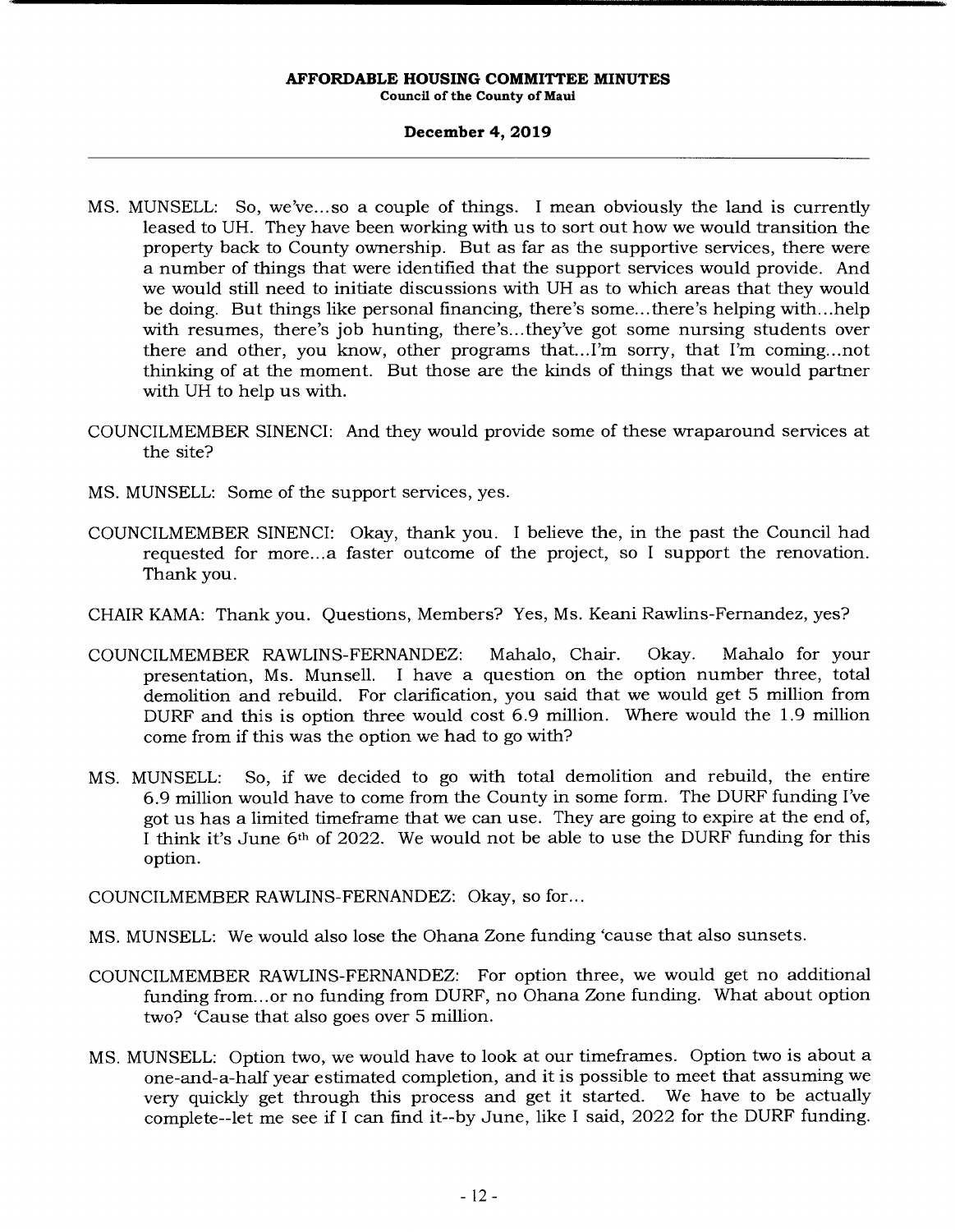### **December 4, 2019**

And the Ohana Zone funding expires, yeah, June 6, 2022 as well. I am not sure.. .we would not be able to take full advantage of the Ohana Zone funding.

COUNCILMEMBER RAWLINS-FERNANDEZ: What do you mean by full advantage?

- MS. MUNSELL: So, the Ohana Zone funding is actually for two years of operations. If you recall, our intent is to put.. .house homeless families or families who are currently in transitional housing. They don't usually come with the ability to pay rent and so of course a project like this has expenses. We have to pay the water bill, the electric bill, there is the property management. So, as far.. .there's the maintenance of the facility itself. So, there's the operational requirements and then there's also the wraparound or the... sorry, supportive services that we're going to be providing. So, it would be a two-year funding cycle if we take a year and a half for, you know, to do this then we would be a smaller...we would get a smaller amount of support for that. Ongoing support for the project would have to come through the Council.
- COUNCILMEMBER RAWLINS-FERNANDEZ: Okay, mahalo. So, for option two.. .yeah, I guess I have.. .has your engineers--sorry for the clarification--found that number... option one is possible to go through at this point? It's like a guarantee?

MS. MUNSELL: Yes.

COUNCILMEMBER RAWLINS-FERNANDEZ: Okay. Thank you.

CHAIR KAMA: Mr. Molina?

- VICE-CHAIR MOLINA: Thank you, Madam Chair. And good afternoon, Ms. Munsell. Just a quick question on slide one or the proposal for renovation. One of the bullet points mentions all interior and exterior siding and finishes will be replaced except some second-story finishes. Can you clarify that, why the finishes for the second story would not be I guess renovated?
- MR. HART: To the extent I'm able, essentially some locations are in such good shape that there's no need to demolish them and replace them.

VICE-CHAIR MOLINA: Save a few dollars that way I guess yeah?

MR. HART: Yes.

VICE-CHAIR MOLINA: Okay. Okay, thank you.

CHAIR KAMA: Ms. Lee?

COUNCILMEMBER LEE: Oh no, I have nothing.

CHAIR KAMA: Okay. Ms. Sugimura?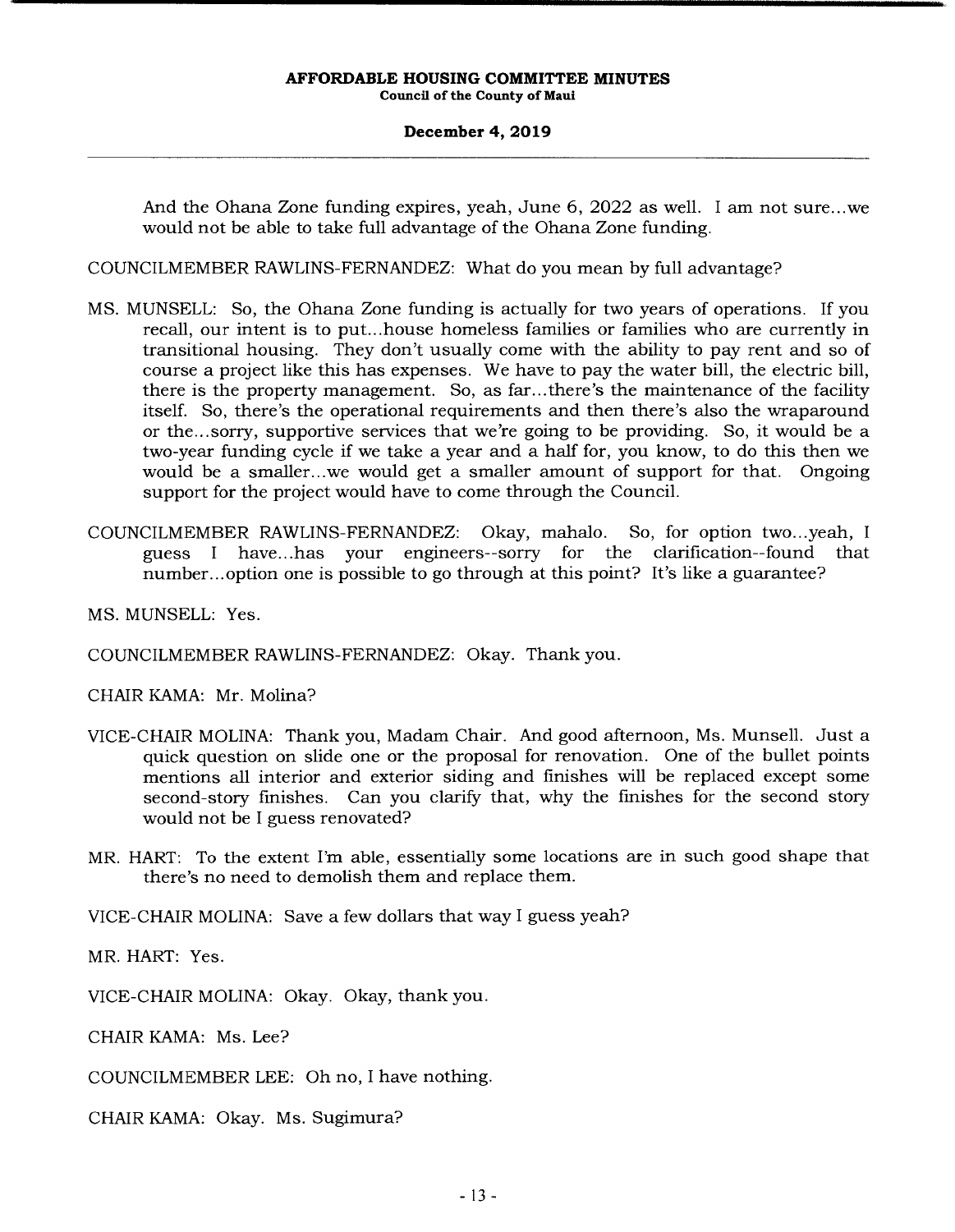# **December 4, 2019**

- COUNCILMEMBER SUGIMURA: Thank you. Great job. I think we're all waiting for this, to hear what the options are and good work to bring us to this point of all the comparisons. We're waiting for those estimates. What about furniture, so how would you furnish all of this?
- MS. MUNSELL: There...

COUNCILMEMBER SUGIMURA: Go ahead.

MS. MUNSELL: Yeah, thank you for asking. There isn't money currently in the budget for furnishings and things like that. These are construction funds alone. So, we would... once we've determined what direction we're going to go, you know, if we're going to demolish and rebuild completely then there's no sense even asking for funding for those kinds of things. But once the determination is made either to renovate or to rebuild, then obviously we would come back to you and say okay, we're going to need some kind of funding to actually furnish these. The... I'm not sure how much furniture someone who's coming from transitional housing will have. So, our estimates include, you know, all of the cabinets and the, you know, all those fixtures and things like that.

COUNCILMEMBER SUGIMURA: Not beds.

- MS. MUNSELL: But not necessarily beds. And so, we would have to talk to our experts in terms of, you know, the homeless folks, you know, where... how much stuff we would need to actually provide for them.
- COUNCILMEMBER SUGIMURA: So, the DURF funds is 5 million but your estimate and I think things can go up but is 4 million. So, what are you planning on doing or what looks like that additional million could be used for? Or are you just...
- MS. MUNSELL: So, one of the things that we included in our proposal to HHFDC was that we would be able to start the phase, the additional, the planning for the additional units. So, if you look in this one, we actually talk about the land use approvals, the EA, the Change in Zoning, the SMA. We put in \$250,000 for that. So, if we do go with a renovation, we would use some of the remainder of that money for this next phase to do the planning for those additional units and also to make sure that this unit is fully compliant with the law when we're finished.
- COUNCILMEMBER SUGIMURA: I see. Okay, good. And then landscaping, it's getting pretty dry out there.
- MS. MUNSELL: Yeah, I think that there is money in the, in there for landscaping.

COUNCILMEMBER SUGIMURA: Okay, okay. Very good. Come a long way.

CHAIR KAMA: Are there any other questions, Members, that you might have? Yes, Ms. Keani Rawlins-Fernandez?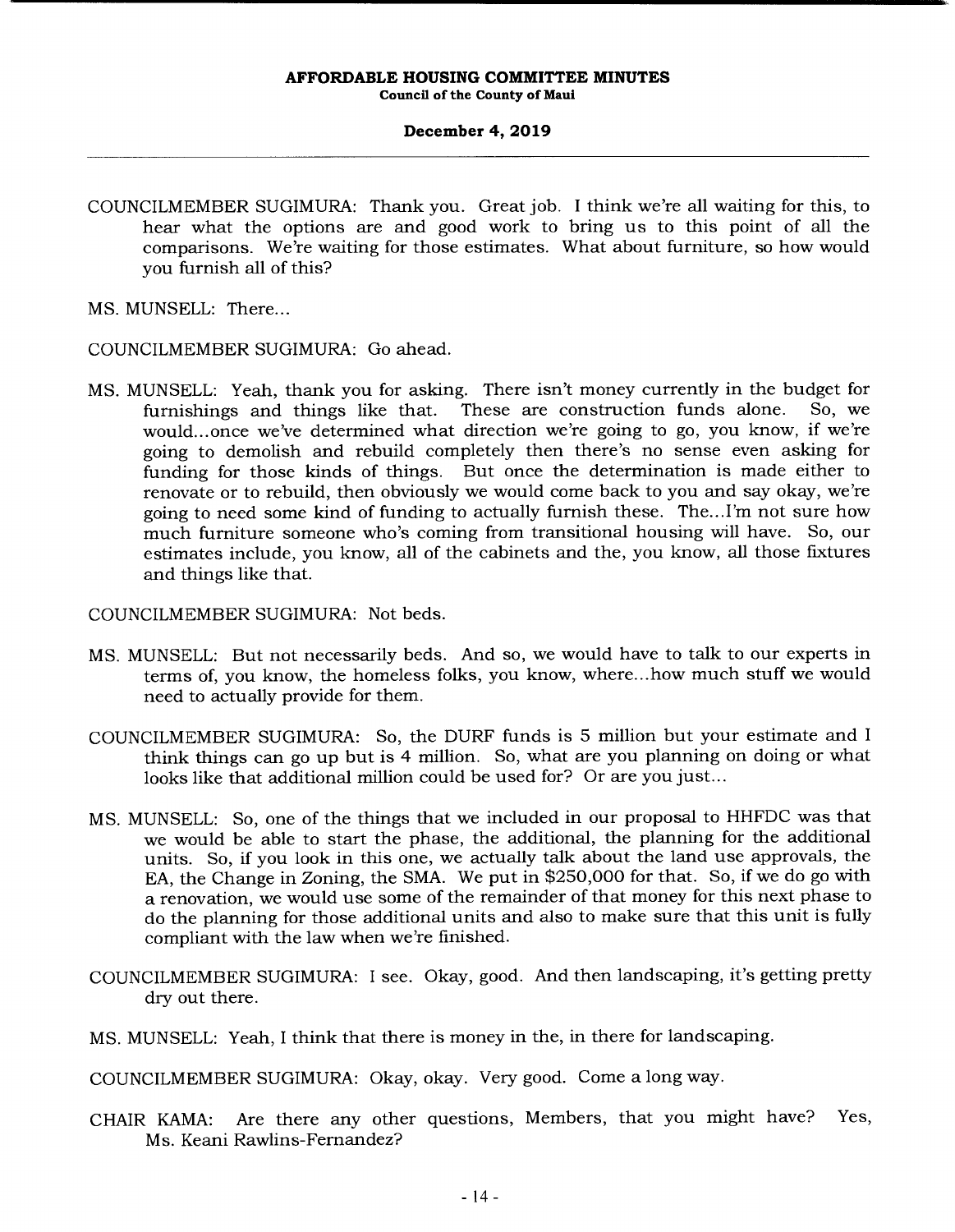# **December 4, 2019**

- COUNCILMEMBER RAWLINS-FERNANDEZ: Mahalo, Chair. Okay, so for the structural assessment you said that's forthcoming. Do you know when we can expect that?
- MR. HART: We think the next week or so, maybe two weeks. We actually have the technical portions of the reports all done, but there's the cover portion of the report that basically ties all the technical sections together that we're working on right now. But we do have our structural engineer who did complete his technical assessment that's available to answer any questions.
- COUNCILMEMBER RAWLINS-FERNANDEZ: Okay, mahalo. Okay, and I kind of... I did some... I put some of the timelines to dates to months to see, because you said that the Ohana Zoning funding expires 2022. And option one takes a year to complete. So, none of these options would give us the opportunity to take full advantage of the Ohana funds, Ohana Zoning funds.
- MS. MUNSELL: It would be a matter of encumbering those funds and contracting with providers to provide those. So, as long as that is done, then we should be able to... and then there's... and I forget how, you know, you can contract for a certain period of time. So, the second option, I think you can contract for up to a year. But the second, so I think that the second option does not give us the ability to do full, take full advantage of the Ohana Zone funds. But phase one or if we do the renovation, that should allow us to contract for both years of those funding, of that funding.

COUNCILMEMBER RAWLINS-FERNANDEZ: Okay, thank you. Mahalo, Chair.

CHAIR KAMA: Thank you. So, if there are no other questions, I have a question for Ms. Munsell. So, Ms. Munsell, for us to be able to approve today's ask, we're not prepared to do that because we don't have any transmittal from the Mayor. So, I think if the Administration could transmit something to us, 'cause I didn't get anything.

COUNCILMEMBER RAWLINS-FERNANDEZ: Chair, would you --

- CHAIR KAMA: Yes?
- COUNCILMEMBER RAWLINS-FERNANDEZ: --mind explaining what you mean by transmittal?
- CHAIR KAMA: Usually we have a reso or an ordinance or something that tells us we're going to take a vote and therefore it approves this or it approves that right? Well, I don't have that.

COUNCILMEMBER RAWLINS-FERNANDEZ: Chair?

CHAIR KAMA: Yes?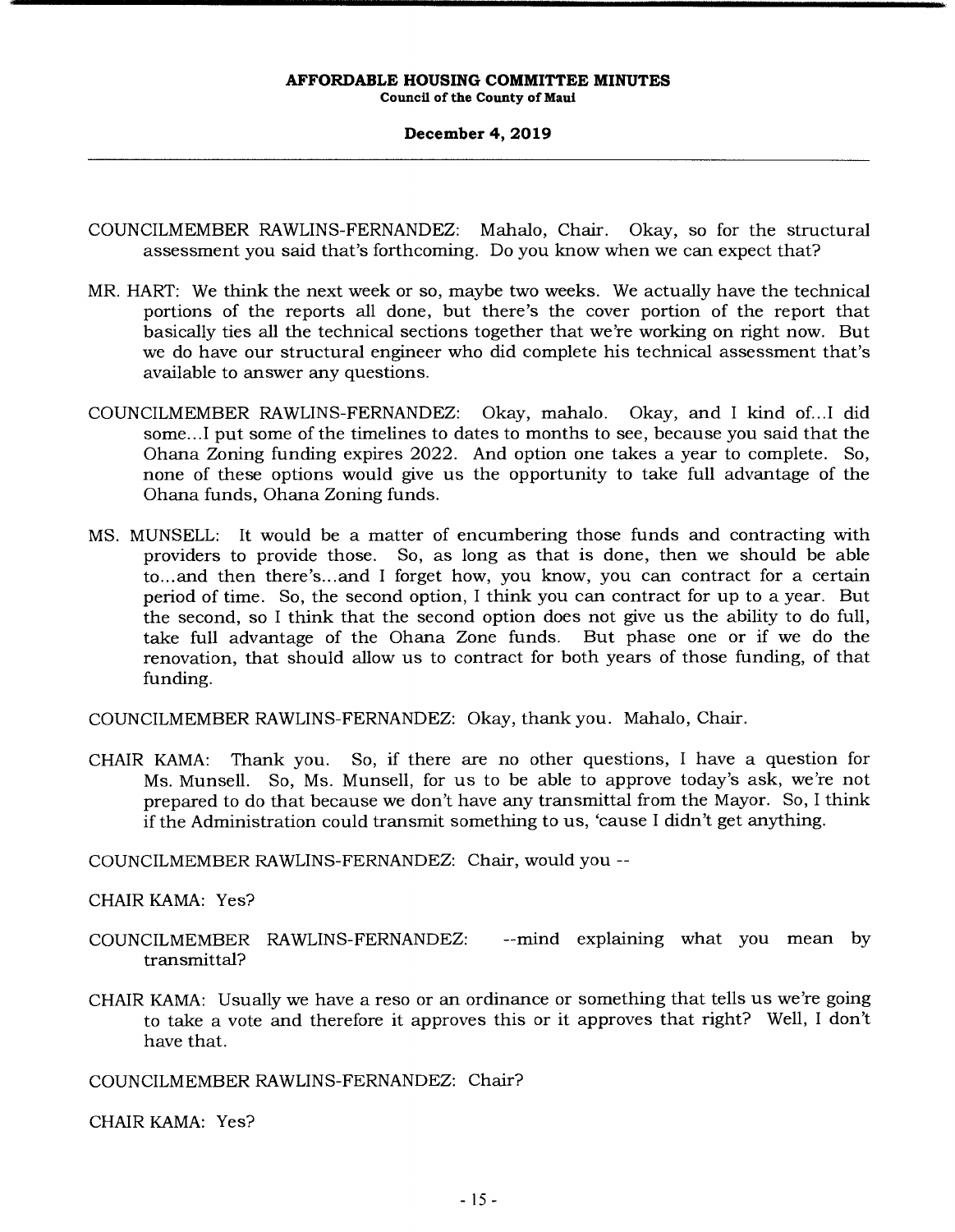# **December 4, 2019**

COUNCILMEMBER RAWLINS-FERNANDEZ: We would still need the budget amendment to  $-$ 

CHAIR KAMA: Correct, correct.

COUNCILMEMBER RAWLINS-FERNANDEZ: --move on with that.

CHAIR KAMA: So...

MS. MUNSELL: Chair?

CHAIR KAMA: Yes, Ms. Munsell?

MS. MUNSELL: We are asking your approval because we said that we would ask for your approval. We technically don't need anything in this Committee. We are coming back to let you know where we are. We would like your approval. We want to work with you rather than against you. The card that you hold is the budget amendment so that's what we're going to be asking you for.

CHAIR KAMA: Okay.

MS. MUNSELL: So, this Committee if you would --

CHAIR KAMA: Okay.

MS. MUNSELL: --please give us your support, and then you can deny us at Budget if that's how you choose to do that.

CHAIR KAMA: So...

MR. HART: Chair, if I could add as well?

CHAIR KAMA: Yes, Mr. Hart?

- MR. HART: I think that also there's a phase two of expansion of 50 units, proposed units. This project is located on the transportation-oriented development corridor, and so part of the goal there is to increase density and part of the goal for the County overall is to provide more affordable housing. So, we would be asking the Council to introduce a Change in Zoning for the site so that the land use designations are all in order, in order to pave the way for the further development of the site, you know pending completion of an EA and SMA major. That's further down the road but I...in the context of keeping the Council up to date on what we're up to and what we'll be coming to you for in the future, I just wanted to mention those items. Thanks.
- CHAIR KAMA: Thank you for that clarification, Mr. Hart and Ms. Munsell. Okay, so my question now I think is for Mr. Raatz. So, knowing that this actually needs to go to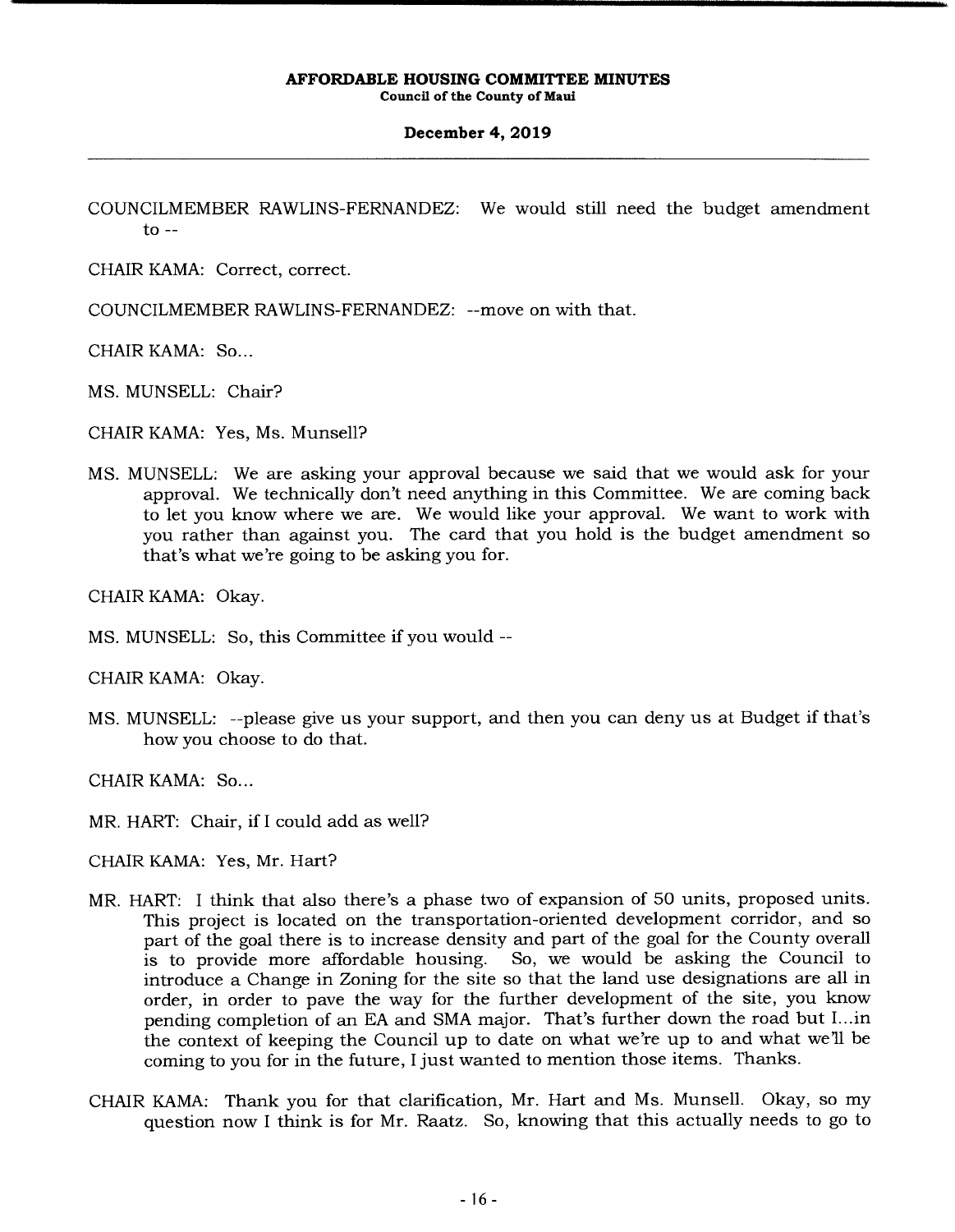# **December 4, 2019**

EDB, so from here I would defer this, and then how does it get into EDB? Can we just refer it from here?

COUNCILMEMBER RAWLINS-FERNANDEZ: The budget amendment would come --

CHAIR KAMA: Yes.

COUNCILMEMBER RAWLINS-FERNANDEZ: --from the Administration.

CHAIR KAMA: Yes.

- MS. MUNSELL: Chair? We've already submitted a budget amendment to the Council. So, it was sent down on the 18th of November.
- CHAIR KAMA: Oh, okay. Thank you. I didn't know that. Okay, so thank you, Ms. Munsell. Thank you, Mr. Raatz. Okay, and yes, Ms. Lee?
- COUNCILMEMBER LEE: It's really hard for us to approve something that we don't have specifically in front of us. So, the best we can do... the best I can do is say I have really no objections to what you're doing and that we look forward to your submittal in the Budget Committee.

COUNCILMEMBER SUGIMURA: Chair?

COUNCILMEMBER LEE: Thank you.

CHAIR KAMA: Ms. Sugimura?

COUNCILMEMBER SUGIMURA: Yeah, thank you. So, do we have the structural engineer here? I wonder, Chair, if they might give us a brief summary, 'cause I think our concerns from last term and, you know, even this term is just the, how sound is the structure. And if they're here and if you would allow --

CHAIR KAMA: Sure.

COUNCILMEMBER SUGIMURA: --them to --

CHAIR KAMA: Mr. Ritchey?

COUNCILMEMBER SUGIMURA: --just give us a brief...

CHAIR KAMA: You want to come down please?

MS. MUNSELL: And...

CHAIR KAMA: Do we have room for him over here?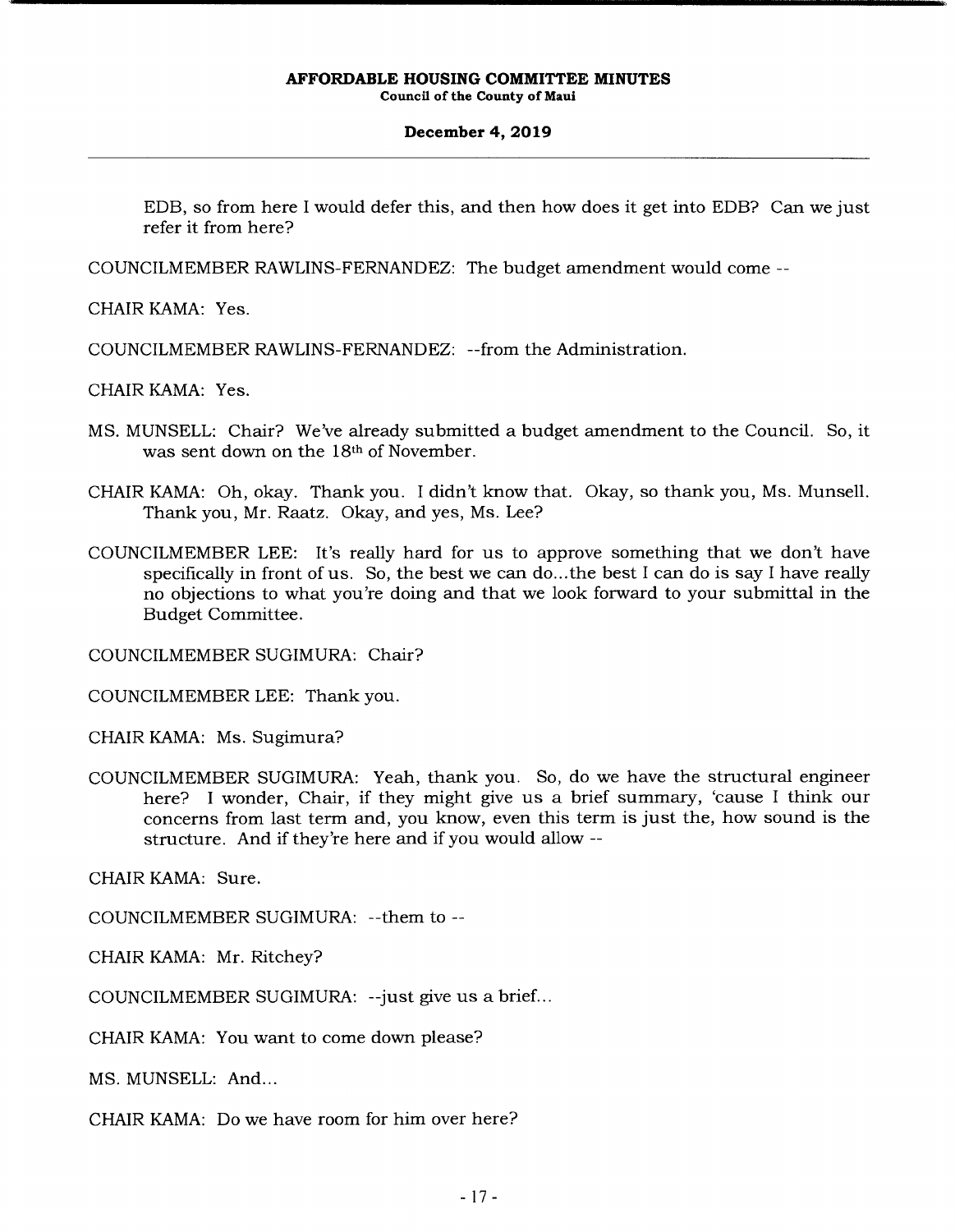# **December 4, 2019**

COUNCILMEMBER SUGIMURA: Thank you.

- MS. MUNSELL: Just to address the question about making decisions, you will definitely have the structural assessment prior to the budget. So, you'll be able to take a look at that, yeah.
- MR. RITCHEY: So, you're looking for a summary of the condition of the buildings?
- CHAIR KAMA: Can you hear?
- COUNCILMEMBER SUGIMURA: Just say your name and introduce yourself and give us a summary.
- MR. RITCHEY: Oh my name's John Ritchey with John Ritchey Structural Engineering. Let's see, to summarize the buildings, they are in... as previously mentioned, Building A is in... so I'll go building by building. So, Building A was found to be in fair condition, primarily the superstructure being the stud framing, floor framing, and roof trusses and plywood sheathing was found to be in general intact, in good condition. And then, but then there was a majority of the damage and deficiencies were found at the foundation level with spalls at the face of the concrete due to corroded reinforcing steel. All readily repairable, it's quite common. Building B was found to be the worst of the three dorm buildings. The northerly side of the building there were some.. .there are existing beams that exhibit... and severe dry rot and termite damage and are basically in a brittle condition and unsafe. But again.., and then at the various locations within that building, there was dry rot at the sole plate which is the bottom of the stud wall, termite damage as well. And the siding of various locations was also compromised by dry rot. Again, all remediable via just shoring, temporary support by the contractor, and then removing those defective members and then installing new ones. Building C, that was also found in fair condition with some, I think at various reference in my report...
- CHAIR KAMA: Mr. Ritchey, can you show us on the picture what buildings you're talking about when you... just point them out to us when you can as you talk about them.
- MR. RITCHEY: This is Building A, Building B, Building C, and the rec center.
- CHAIR KAMA: Thank you.
- MR. RITCHEY: Those titles originated from the existing dorm architectural drawings. So, yeah, Building C was found to be fair, because we found... encountered dry rot at the sole plates at various locations which is again easy to remove, replace. Recreation center was found to be in good condition if not very good condition. Just on the exterior, on the lanai side, on the northeast side, a corner supporting the roof there was some dry rot damage and then... at the beam. And then the northwest corner column at the base of that, there was some dry rot at that post. Again, shoring would be installed and those would be removed and replaced readily.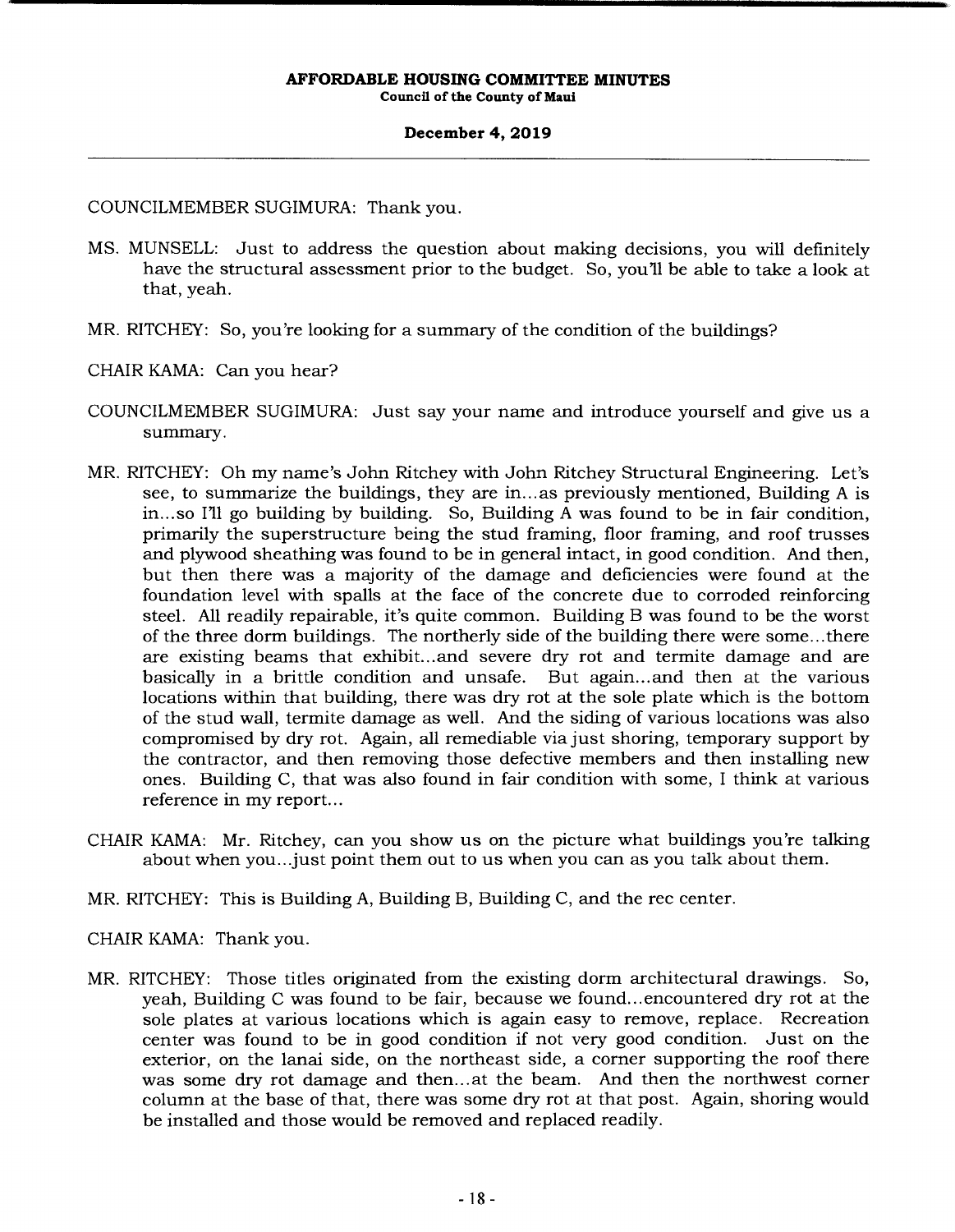## **December 4, 2019**

CHAIR KAMA: Any questions, Members, of the structural engineer? Yes, Mr. Sinenci?

- COUNCILMEMBER SINENCI: I didn't have a question about the structure but I was just looking at the map, so maybe Mr. Hart could answer. Where would be the addition of the 50 units or would be that outside of the yellow boundary?
- MR. HART: Thank you very much, Chair. So, as everyone is, you know, completely aware, the Central Maui dune system is a very sensitive area. This is actually approximately an eight-acre parcel, but this section that's highlighted here in yellow is approximately two acres, and this is an area that's already been disturbed by construction. You can see there is a potential pad on the south end abutting Kaahumanu Avenue and then there is a terraced, previously graded area that is on the west or mauka side of these buildings. And so, that's where I think that there's a potential, but in the RFP that's in draft form right now which is for a consultant team to do the EA and SMA, there's also a scope item in there to do a site assessment and site planning. So, what they would do is basically look at the site, determine where the most practical opportunity to develop structures is, and then they would base... they would... then they would prepare their conceptual-level drawings that would be used to complete the land use applications. I do also think that there's a potential... these units are really large units and so they're very good for families, but there's also an opportunity to build more efficient units in order to get the numbers that we're discussing. And so, I don't think that the... it's not likely that we would get too close to 50 with similar sized units. So, anyway, I hope that answers the questions.

COUNCILMEMBER SINENCI: Yes, thank you. Thank you, Chair.

CHAIR KAMA: Okay. Ms. Lee?

- COUNCILMEMBER LEE: So, Jordan, how high do you think we have to go to get to 50 units?
- MR. HART: I think that it can be done within four stories in multiple buildings, but I really think that it would take an architect, you know, to look at the site and do that kind of site planning.

COUNCILMEMBER LEE: Okay, thank you.

CHAIR KAMA: Ms. Rawlins-Fernandez?

COUNCILMEMBER RAWLINS-FERNANDEZ: Mahalo, Chair. Mahalo for your presentation and summary of the three buildings. So, I didn't hear you mention anything about the black mold, asbestos, did you find that in the three? My understanding of a previous report was that they did detect black mold and asbestos in the three buildings. Or are you a structural engineer and that is not included in the structural? So, is there a report that will tell me that it's safe?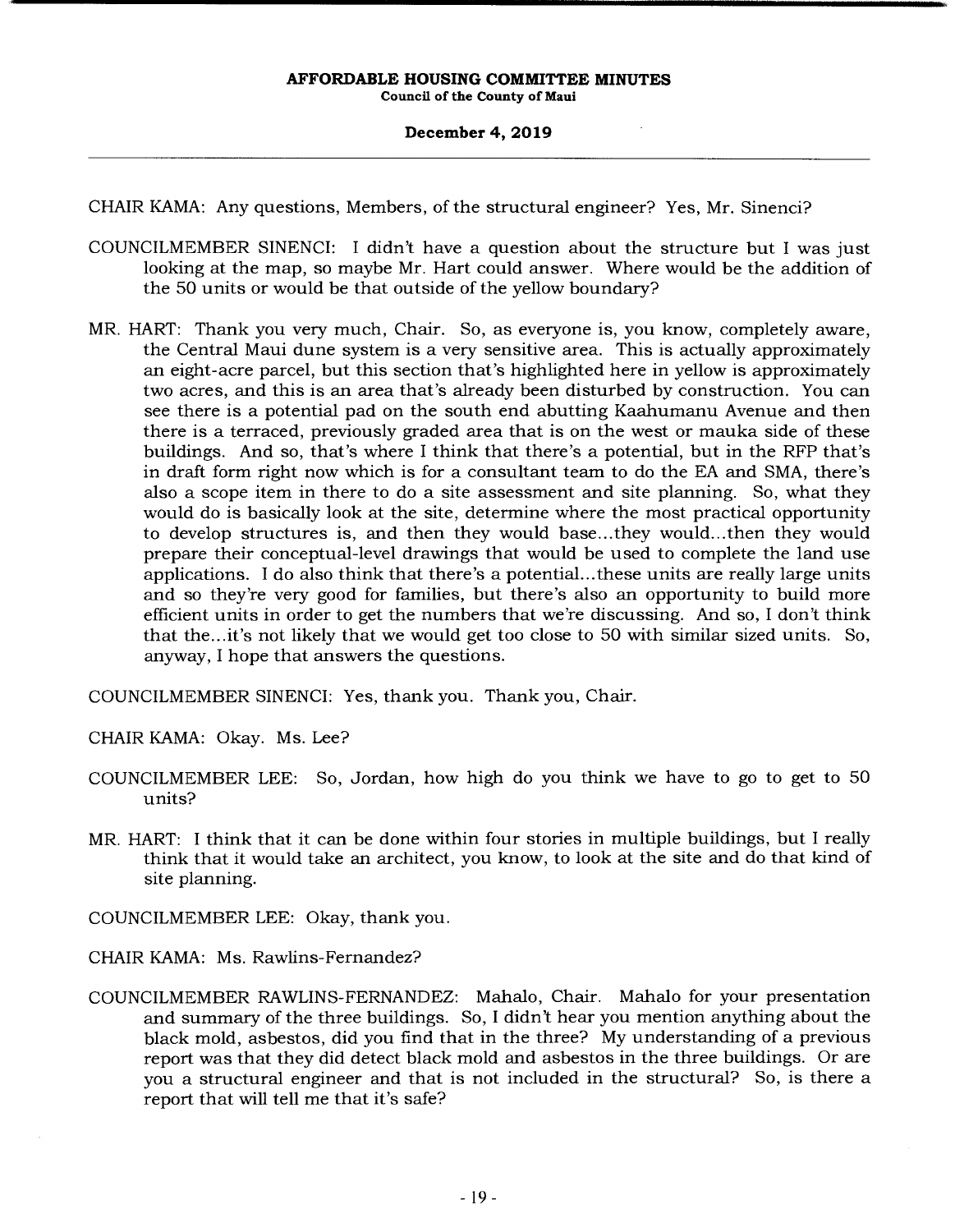# **December 4, 2019**

- MR. HART: Chair, I may try to answer that. So, part of the proposed scope is the demolition scope and that scope includes remediation. So, that would be, in the renovation that would be proposed to happen.
- COUNCILMEMBER RAWLINS-FERNANDEZ: So, you have.., do you have an expert or are you the expert that's telling us that it would be safe?
- MR. HART: No, I'm not the expert. I'm.. .what I'm trying to say is that the, that experts would be hired in the next phase to do that kind of work.
- COUNCILMEMBER RAWLINS-FERNANDEZ: Okay. And so, it would be at that point that we will determine what option to go with if... 'cause my understanding is maybe asbestos can be remediated, but black mold it's much more difficult to completely get rid of.
- CHAIR KAMA: Do we need to ask somebody else, Ms. Munsell?
- MS. MUNSELL: We actually have Phil Anderson, he's our Development Coordinator here in the audience, and maybe we can have him come down and join Mr. Hart and respond to that question.
- CHAIR KAMA: So, when you come on down, Phil, can you please state your name for the record. And I guess we want to know a little bit about you and your expertise in the area of black mold really.
- MR. ANDERSON: Well, it's.. .loud. Phillip Anderson. And I'm not an expert in the mitigation; however, the contractor who's currently been doing the removal of the drywall siding for Mr. Ritchey to do his assessment, they do have a mediation company that has been in and removing the mold that was on the drywall. So, a large part of that has already been completed. So, when they do the renovation, they've already got funds in there to do the rest of it that needs to be taken out. So, that's already part of the cost estimate.
- CHAIR KAMA: Are you satisfied with that answer?
- COUNCILMEMBER RAWLINS-FERNANDEZ: One follow-up.
- CHAIR KAMA: Go ahead.
- COUNCILMEMBER RAWLINS-FERNANDEZ: Mahalo, Chair. Mahalo, Mr. Anderson, for that response. Do you have children?
- MR. ANDERSON: I have two, yes.
- COUNCILMEMBER RAWLINS-FERNANDEZ: Would you feel safe with your children living in those buildings?
- MR. ANDERSON: After renovations, of course I would, yes.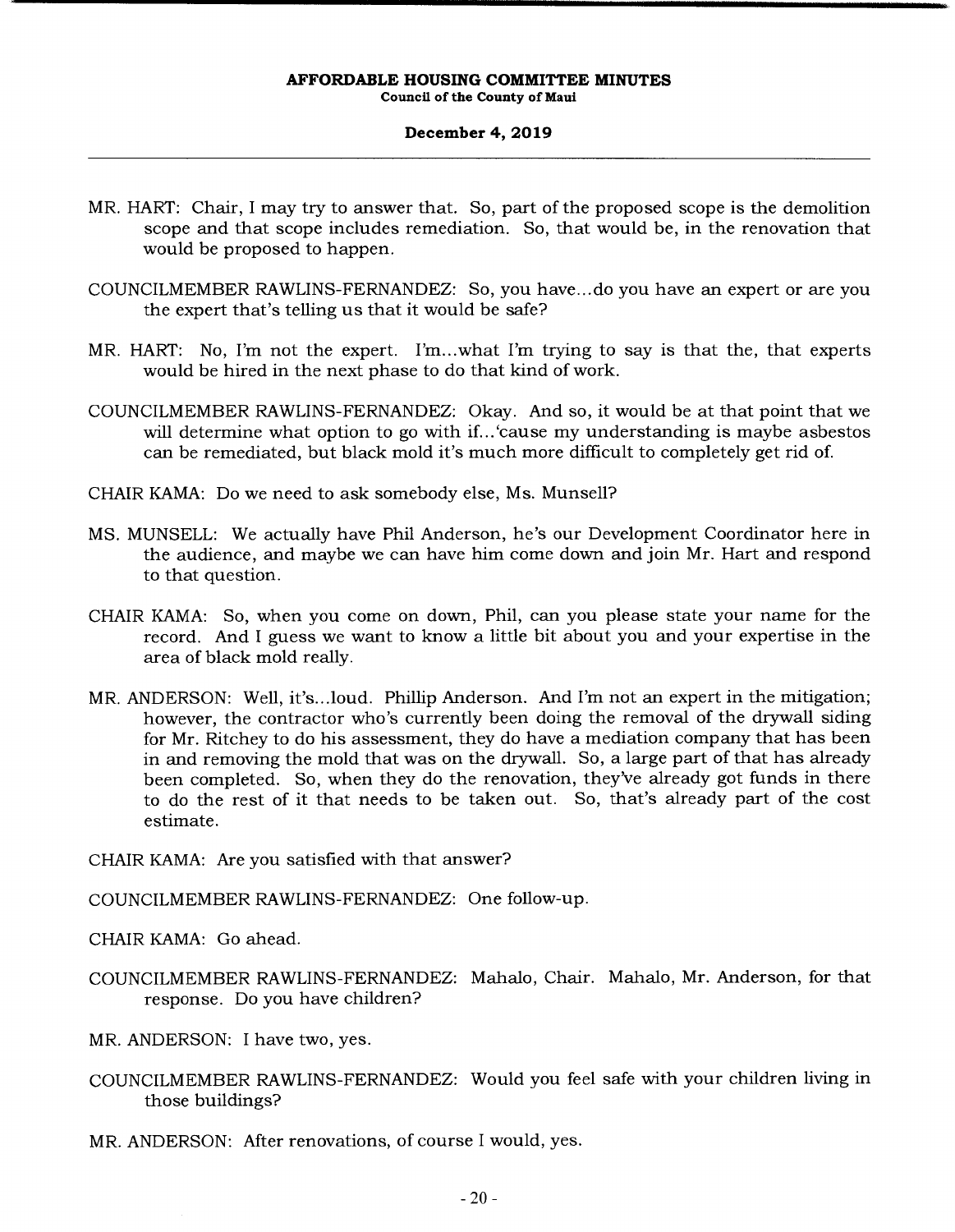# **December 4, 2019**

COUNCILMEMBER RAWLINS-FERNANDEZ: Okay, mahalo. Mahalo, Chair.

CHAIR KAMA: Any other questions, Members? Okay, thank you so very much. So, is anyone else like to make any statements or comments? Okay, hearing none, thank you very much, Members. At this point I will defer this. If you don't object, I will defer this item.

# **COUNCILMEMBERS VOICED NO OBJECTIONS.** (Excused: RH)

# **ACTION: DEFER PENDING FURTHER DISCUSSION.**

CHAIR KAMA: Thank you very, very much. So, thank you, Ms. Munsell, for coming and sharing that with us. Members, it's 2:30 and do you folks want to continue on with our next item? Okay.

COUNCILMEMBERS: No objections.

CHAIR KAMA: Okay, thank you very much.

# **AH-23: CONFLICTS BETWEEN CHAPTER 2.96, MCC, RELATING TO THE RESIDENTIAL WORKFORCE HOUSING POLICY, AND CHAPTER 3.35, MCC, RELATING TO THE AFFORDABLE HOUSING FUND (MISC)**

CHAIR KAMA: Okay, so the next item is AH-23, it's the Conflicts Between Chapter 2.96, Relating to the Residential Workforce Housing Policy, and Chapter 3.35. So, I think<br>the Staff is going to distribute to you the memo on this topic. So, Committee the Staff is going to distribute to you the memo on this topic. Members, to prepare for this meeting today, our Committee Staff has researched this issue and I provided the information that Staff has assembled into a memo for your information. And so, because this is entirely a legal matter of interpretation of the County Code, I'm going to ask our Deputy Corp. Counsel Mimi DesJardins to provide her interpretation of the conflict. And then after that, we'll probably have Linda Munsell comment if she chooses to do so. And then we'll have questions.

MS. DESJARDINS: Okay, thank you, Chair. So, at the onset...

COUNCILMEMBER RAWLINS-FERNANDEZ: Excuse me?

CHAIR KAMA: Yes?

COUNCILMEMBER RAWLINS-FERNANDEZ: Can I get clarification before you begin, Ms. DesJardins, is this a legal matter? 'Cause I thought this was a policy matter of us setting this straight. Is this a legal matter?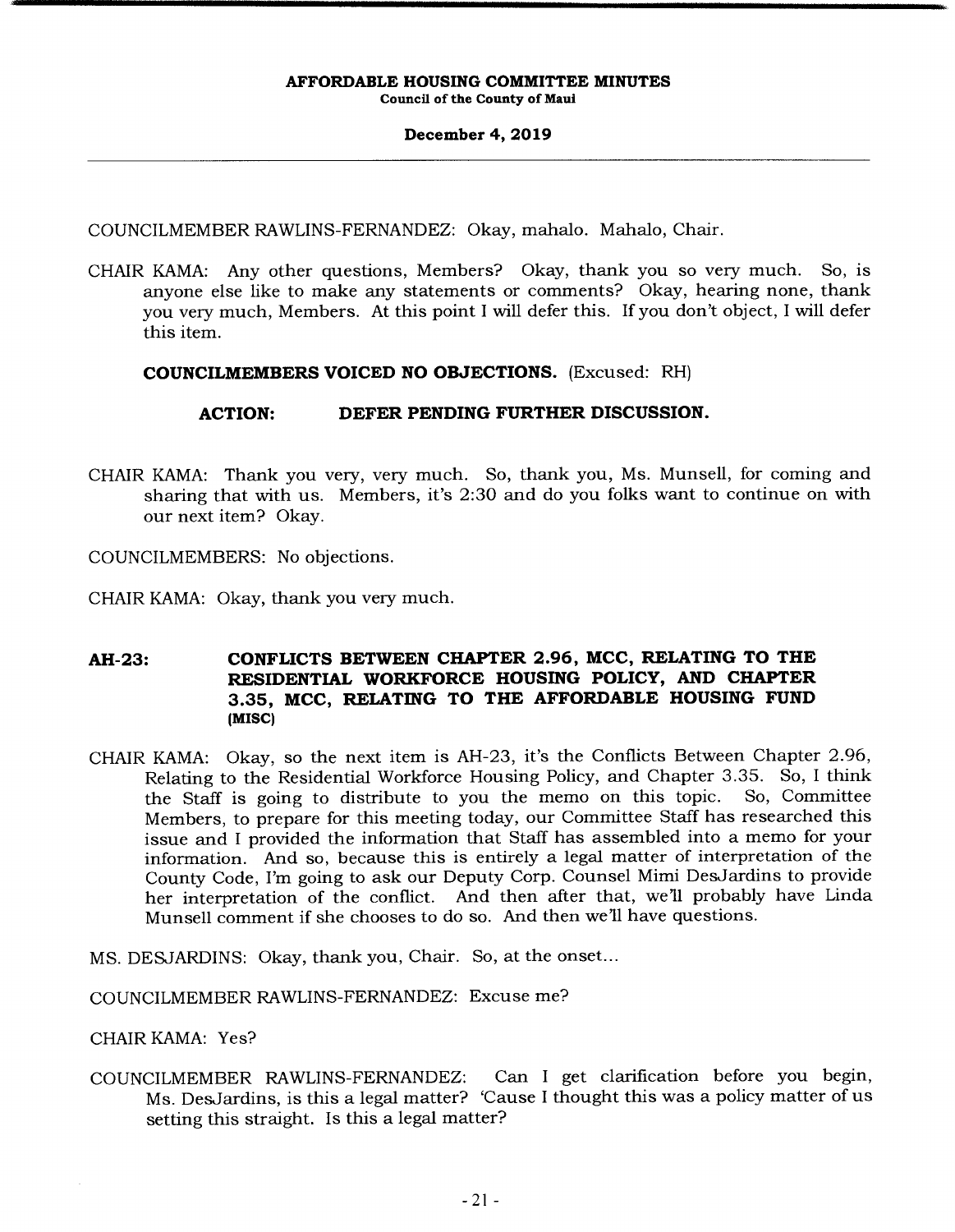# **December 4, 2019**

MS. DESJARDINS: So, the question that is posed on the agenda appears to address whether there is a legal conflict between 2.96 and 3.35. So, I am not going to be addressing anything policy-wise but only as far as a legal interpretation between the two ordinances where there may be a legal conflict. But that's the limit of my --

COUNCILMEMBER RAWLINS-FERNANDEZ: Chair?

- MS. DESJARDINS: --discussion.
- COUNCILMEMBER RAWLINS-FERNANDEZ: It says conflicts between Chapter 2.96, MCC, relating to the residential workforce housing policy and Chapter 3.35, MCC, relating to the Affordable Housing Fund. It doesn't say legal conflicts. So, I'm not sure where someone interpreted legal there but it didn't say legal.
- MS. DESJARDINS: Okay. So, it says conflicts. So, as a broader concept of conflicts, if you want to discuss whether there are within the conflicts legal or policy conflicts, I would assume that the word "conflict" could cover any type of conflict. If it said policy conflict, I would totally agree with you, or legal conflicts, we might be more limited. But if you want to --
- CHAIR KAMA: Broaden.
- MS. DESJARDINS: --look at the discussion of what types of conflicts that you folks have to look at. But in terms of policy conflicts, I don't have any opinion one way or the other, that's your job.
- COUNCILMEMBER RAWLINS-FERNANDEZ: Mahalo, Chair. Mahalo, Ms. DesJardins. Yeah 'cause --
- MS. DESJARDINS: There are...
- COUNCILMEMBER RAWLINS-FERNANDEZ: --we're the policymaking body so we decide how  $to --$
- MS. DESJARDINS: Right.
- COUNCILMEMBER RAWLINS-FERNANDEZ: --you know, remediate or resolve conflicts within the policies that we create. And so, I'll let Ms. DesJardins --
- MS. DESJARDINS: Yeah, I don't have --

COUNCILMEMBER RAWLINS-FERNANDEZ: --complete...

MS. DESJARDINS: --any intention of telling you how to do your job. What I did is I just kind of looked at the two ordinances to try to determine whether there was anything from a legal point of view that could be resolved. And I will tell you upfront, I don't think there are conflicts between the two with each other. I think there are some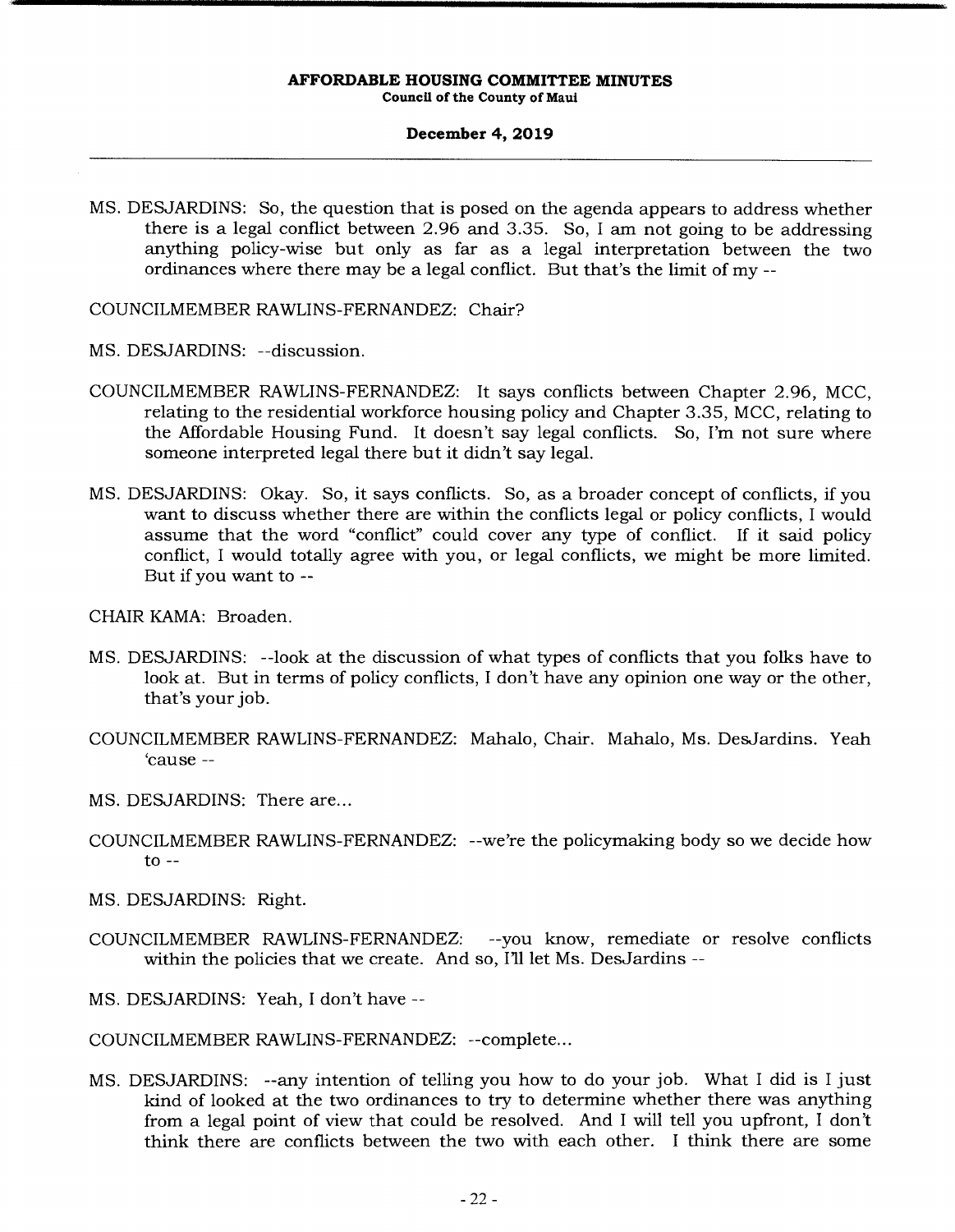## **December 4, 2019**

internal legal conflicts within 3.35 itself. But when you look at the purpose and scope of 2.96 for example, that covers developments and the requirements of developments and what has to happen anytime there is a development. And so, it's a broad ordinance that addresses a number of things. Three point three five however specifically addresses just affordable housing funds from the Affordable Housing Fund. Two nine six projects don't necessarily have to have anything to do with the 3.35 Affordable Housing Fund. Sometimes 3.35 funds are used in 2.96 projects and they are limited in their use to what 3.35 requires. But what I would just note for your discussion when you're looking at ways to try to resolve it or if you feel like there's resolution that needs to be required, I would look at the fact that there is language in there about in perpetuity, but there also is reference within 3.35 of the 2.96 deed restrictions on the sale units. On the rental units, there are deed 2.96 deed restrictions on the sale units. restrictions of 30 years in 2.96 but they're not referenced in 3.35. What's referenced is only the, how much you can charge for rent. But other than that I don't...I think that 2.96 can be completely independent on its own, or you folks could decide you want to amend it for whatever reason. But as far as there being legal conflicts between the two, I don't really see a legal problem with the two working together. But I do think that within 3.35 there are some legal issues that you might want to look at and address in terms of how you want to resolve them. But thank you, Chair.

# CHAIR KAMA: Ms. Lee?

# COUNCILMEMBER LEE: So, what are those legal issues in 3.35?

MS. DESJARDINS: So, for example if you look at 3.35.060(b)(3) talks about in perpetuity, but then if you look at 3.35.050(a), it refers to ownership housing units must be subject to the restrictions of 2.96.060(b). That's the deed restrictions that are required in a 2.96. So, I guess the conflict would be on the one hand, it appears that this housing fund is contemplating an in perpetuity restriction in grants and loans, but at the same time, it's asking you to also look at the deed restrictions that are set forth in 2.96. So, those two things seem to be sort of contrary within 3.35, not related to 2.96 on its own. So, that would be one place to look for some sort of legal cleanup. And then there also appears in 3.35 there is reference like I said to deed restrictions for sale units that seem to clash with the notion of in perpetuity. But then when you look<br>at the rental units, it doesn't apply to rental units. So, I'm not sure how that at the rental units, it doesn't apply to rental units. happened, I tried to do some legislative research on it, but there wasn't very much in the minutes that reflected why that ordinance ended up being the way that it was. So, those I think are... see as sort of the major internal legal conflict with 3.35.

CHAIR KAMA: Ms. Lee, are you done with your questions?

COUNCILMEMBER LEE: Yeah.

CHAIR KAMA: For now? Okay.

COUNCILMEMBER LEE: Yeah.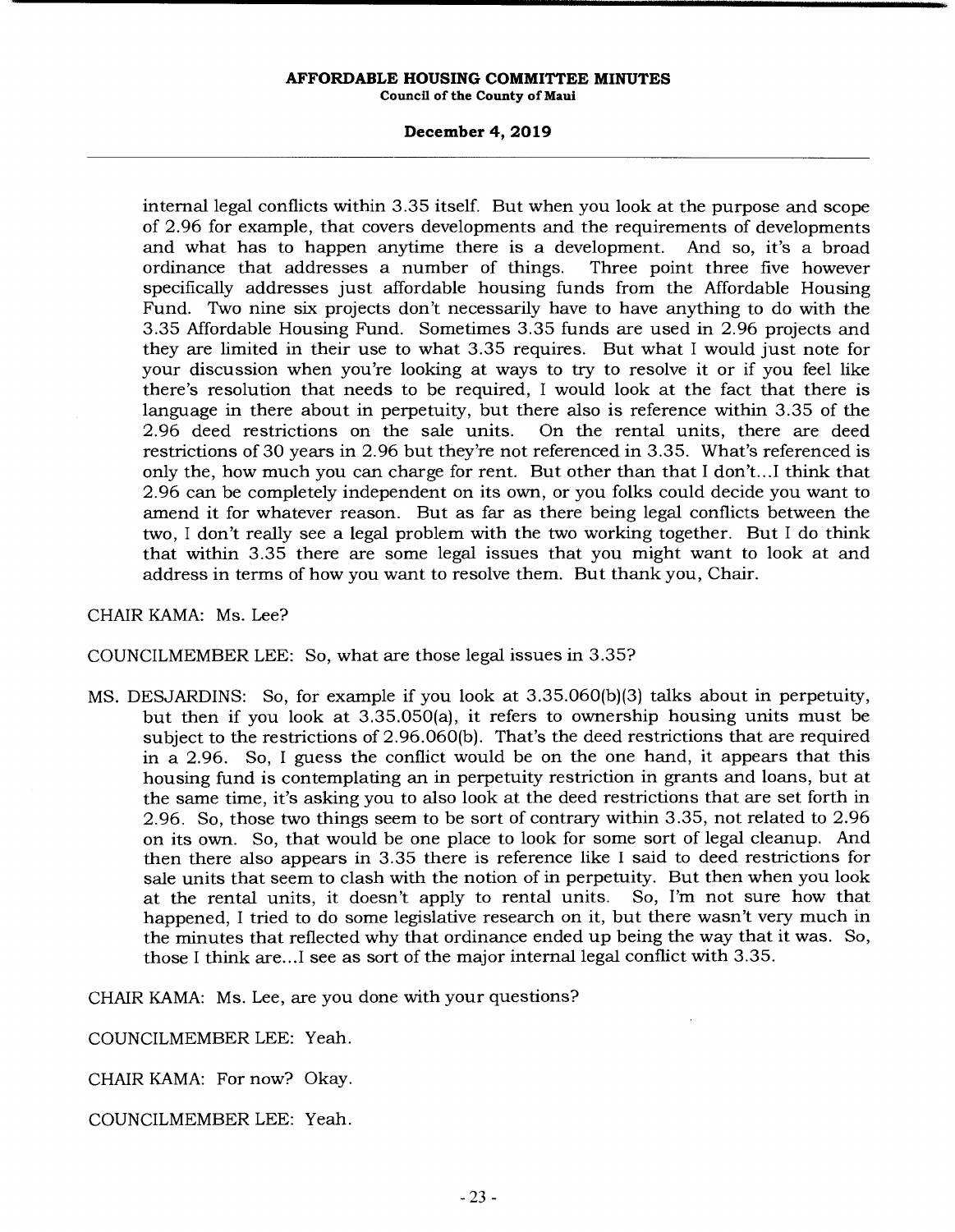# **December 4, 2019**

CHAIR KAMA: Mr. Molina?

VICE-CHAIR MOLINA: Yeah, no, I appreciate what Ms. DesJardins has presented to us. So, if we could have that in writing. I guess now because we're not taking legislative action on this --

CHAIR KAMA: No.

VICE-CHAIR MOLINA: --today right so --

CHAIR KAMA: Right.

VICE-CHAIR MOLINA: --maybe at a future meeting then we can do what needs to be done with the cleanup of the language itself which I guess we would have to amend if we...if need be. Yeah. Okay.

CHAIR KAMA: If need be.

VICE-CHAIR MOLINA: Yeah.

MS. DESJARDINS: Yes.

VICE-CHAIR MOLINA: Okay. All right, thank you.

CHAIR KAMA: Ms. Rawlins-Fernandez?

COUNCILMEMBER RAWLINS-FERNANDEZ: Mahalo, Chair. And mahalo for scheduling this item again. As Members may remember, this item was referred to the Affordable Housing Committee as reflected in the EDB Committee Report 19-49 from Fiscal Year '20 Budget Session. The referral of this matter stemmed from discussions pertaining to the appropriate use of Affordable Housing Fund. During budget deliberations and several times since then, I have expressed interest in wanting to preserve the original intent of the Affordable Housing Fund as we move forward in approving projects. The original intent of the fund was to provide affordable housing in perpetuity as noted by Ms. DesJardins in Section 3.35.060 under Criteria. Corporation Counsel agreed that there has been a lot of piecemealing from the fund, and as was noted by the Budget Director during deliberations, the last affordable housing project that came from this fund was Kulamalu. It is largely acknowledged that 2.96 is not working as well as we need it to, and so I think it would behoove us as the forward-thinking and hard-working Council that we are to work proactively in addressing the solutions before us to incentivize the type of development we wish to support. Two point nine six could use an overhaul as well, but for today's purposes and for the intent of this Committee matter referral item before us today, we have an opportunity to clean up the conflicting areas within the Affordable Housing Fund that Ms. DesJardins pointed out. Dovetailing off of sentiments expressed by Member Lee in the previous meeting that it's time the County focus our energy on subsidizing lower AMI affordable housing projects 80 percent and below. I propose the following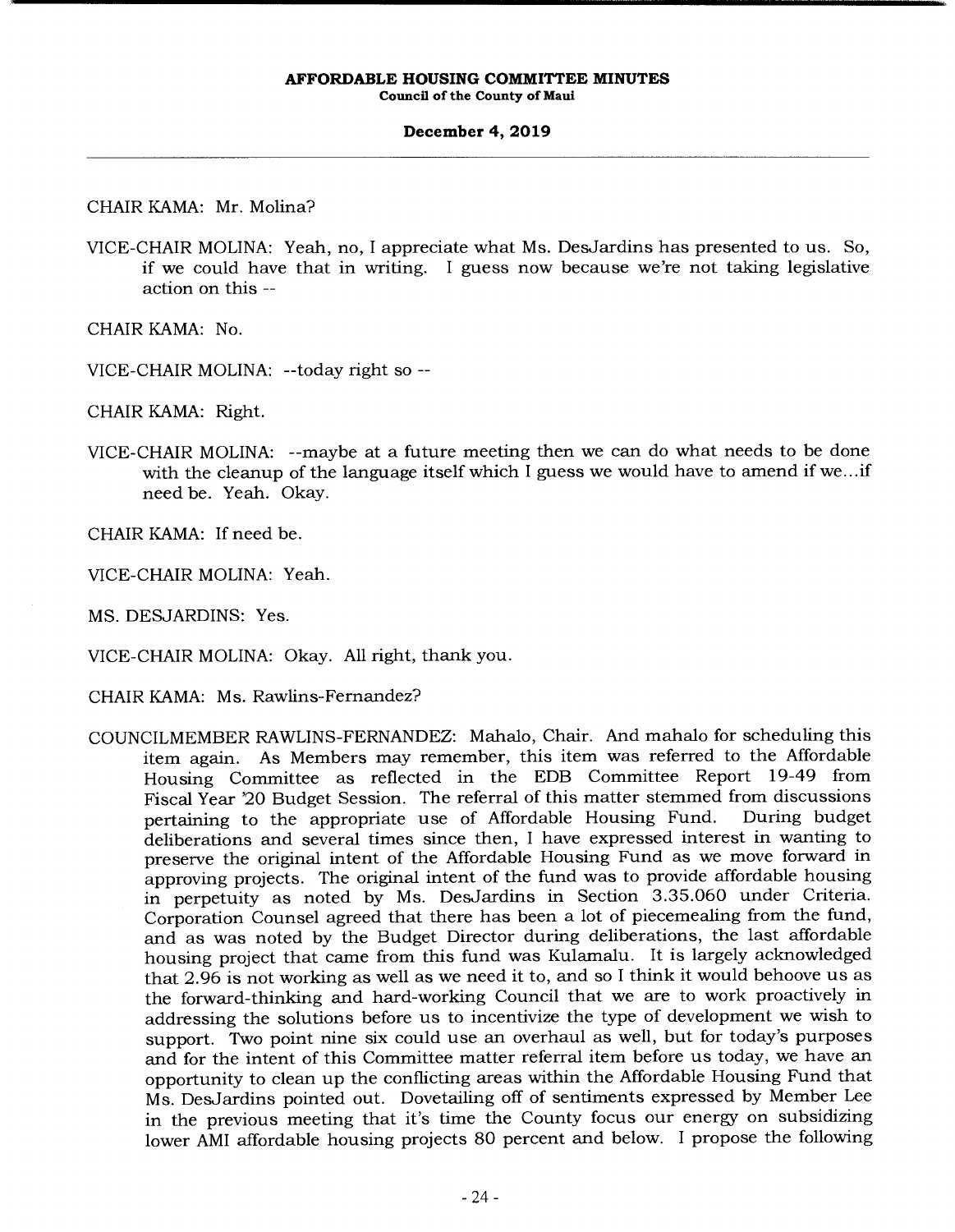# **December 4, 2019**

amendments to the Affordable Housing Fund to preserve the intent of not only increasing our affordable housing supply but also maintaining that affordable housing supply for longer periods of time. Staff will now distribute my proposed amendments. By cleaning up the conflicting language, we will incentivize the appropriate use of the fund and thusly the types of projects we would like to support being planned and subsidized by the fund through qualification standards. So, what you have before you<br>is...are my proposed amendments of Chapter 3.35. There are three areas of is... are my proposed amendments of Chapter 3.35. amendments. So, in 3.35.010 under Purpose, A, it's in red, the revenues of [sic] unencumbered balance in the fund shall be used for provision, protection, expansion of affordable housing and suitable living environments for residents, would strike "of very low" and... "of very low to gap income," and we would in its place insert "with a gross annual family income of 80 percent or less of the area median income as established by the US Department of HUD or as adjusted by the Department, for Hana, Lanai, and Molokai." On the next page under 3.35.025(b), under Definitions, we would strike that. B defines what gap income is and it's defined here as gap income shall refer to those households where gross annual family income is more than 140 percent, but not more than 160 percent of the area median income as established by US HUD or adjusted by the Department of Housing and Human Concerns for Hana, Lanai, and Molokai. And explaining that, we've learned from experience, one recently in West Maui, the Carr Development where the houses that are around 140 percent are too close to market for people to be interested in disclosing their financial records to apply for those houses and be restricted. The last proposed amendment is under 3.35.050, Term of Affordability. A, we would strike "ownership housing units financed by the Affordable Housing Fund shall be subject to the restrictions of Subsection 2.96.060(b) of this Code. Rental housing units financed by the Affordable Housing Fund shall be subject to the restrictions of Subsection 2.96.070(c) of this Code." We would strike that entire thing. And in its place we would insert "housing projects subsidized by this fund must directly advance the objective of providing<br>affordable housing in perpetuity under the Director's supervision. Models of affordable housing in perpetuity under the Director's supervision. affordability in perpetuity include but are not limited to managed appreciation formulas that insulate the housing from market-rate appreciation, shared equity formulas, and projects that are owned by a community land trust." And as you'll recall, that was something that our testifier Ms. Ness spoke to. Those formulas are currently being used by Na Hale 0 Maui so it's not just something that I'm grasping out of thin air, it's actually being used and practiced. And the language "not limited to" would allow for flexibility in new models of affordability in perpetuity to be included as they are created. Mahalo, Chair.

CHAIR KAMA: Thank you, Ms. Rawlins-Fernandez. Comments anyone? Yes, Ms. Lee?

COUNCILMEMBER LEE: Were you planning to take a vote on the proposal today?

CHAIR KAMA: No.

COUNCILMEMBER LEE: Oh.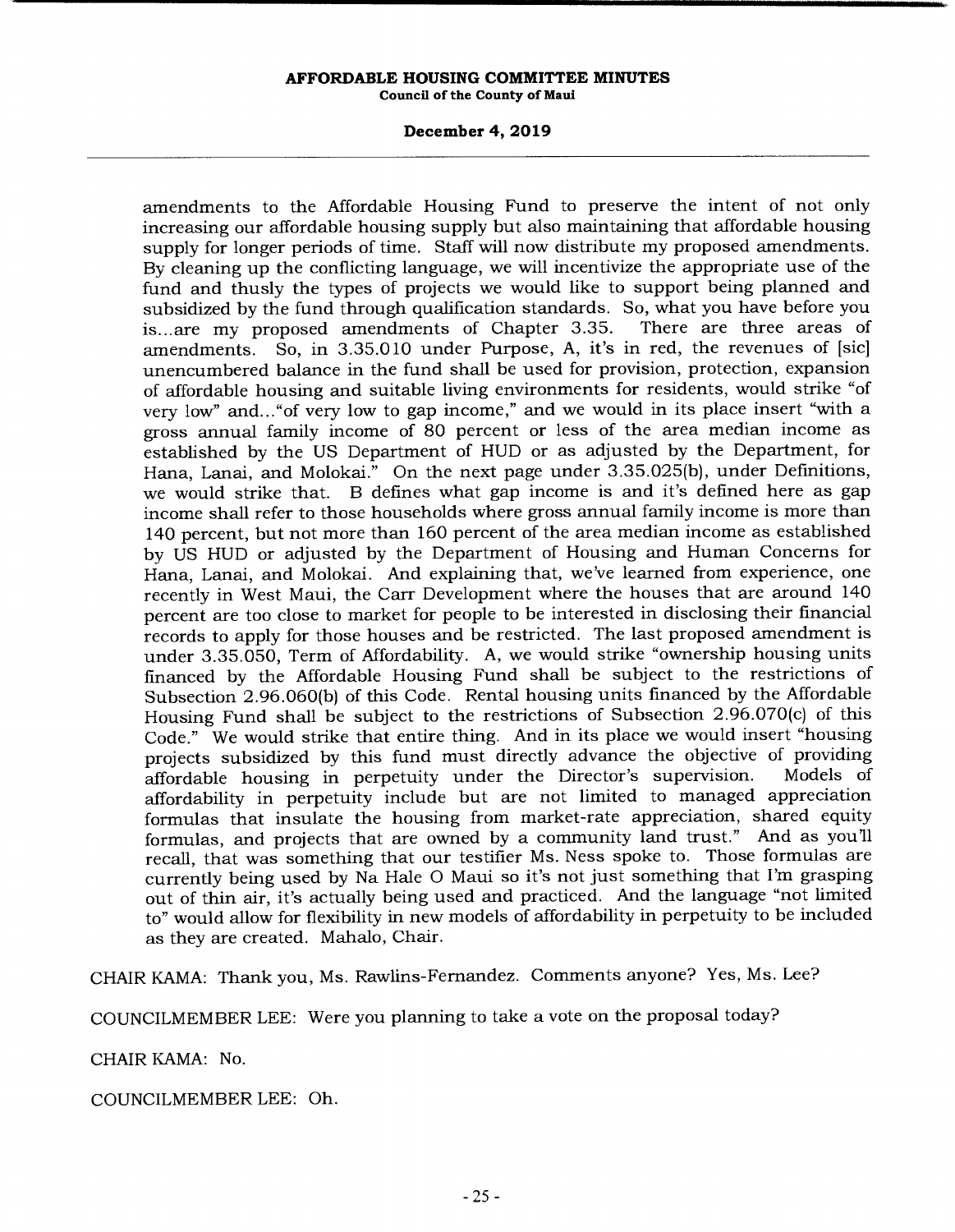# **December 4, 2019**

CHAIR KAMA: Today's, today we are just going to discuss and just bring out whatever it is that you felt like you wanted to respond to today's... on the agenda. And then what came out during testimony time was your thought about bringing back Ms. Ness and at some later time maybe lenders or bankers or... and even Na Hale to talk about this. So, the intent is to defer this to come back another time, also have a deeper, more probably robust, enriching discussion.

COUNCILMEMBER LEE: Okay.

- CHAIR KAMA: And then maybe at the same time all the papers that you were given are really good reading stuff. So, I think everybody should take it back and read it and look at it and get a clearer understanding of the complexity of 2.96 and 3.35, so.
- COUNCILMEMBER LEE: Okay. May I also further comment? Yes, it makes for good reading but there are a couple things I think whether Corp. Counsel or Staff should look into is what do you do with a house that is no longer economically viable? What do you do with a house that has reached it's, you know, limit on functionality, you know, obsolescence? So, that's one. Two, is, yes it's true that I don't really have a problem with perpetuity on the low end. But if we're gonna do that, I would also like to propose that we allow.. .well, the County would deal specifically with 80 and below of median income and all County funds would be directed toward that group. So, I don't have a problem with that. But, we need to release developers to provide housing that don't have, you know, 30 and 40 years deed restrictions on the 100 and 120 and 140 percent of median income so we can require them to provide housing in those ranges but not impose long-term deed restrictions 'cause it'll be harder on the families to qualify if we did that. So, I believe that the County abdicated its duty by requiring the developers in the last 15 to 20 years to provide for the low-end. That shouldn't be. I don't think that should be our policy. I think we, as a County government, need to subsidize and provide that subsidy for the lower end so that we don't depend on developers who may or may not come and develop, that there will always be that money there for that low-end to be subsidized. So, I'm hoping that we brought in our thinking on, as Ms. Rawlins-Fernandez says, you know, at some point we do have to look 2.96. As the Housing Director when that passed in 2006, I strongly, stridently opposed that, that bill. And it was proven to be a mistake 'cause it was actually based on 50 percent requirement which was a total failure. So, I think now we have the opportunity, we have a track record to look at, and we have a different perspective with this new Council. Let's try something that will work, yeah?

CHAIR KAMA: Yes.

COUNCILMEMBER LEE: Okay. And prioritize the low-end. Thank you.

MS. DESJARDINS: Chair?

CHAIR KAMA: Thank you. Yes?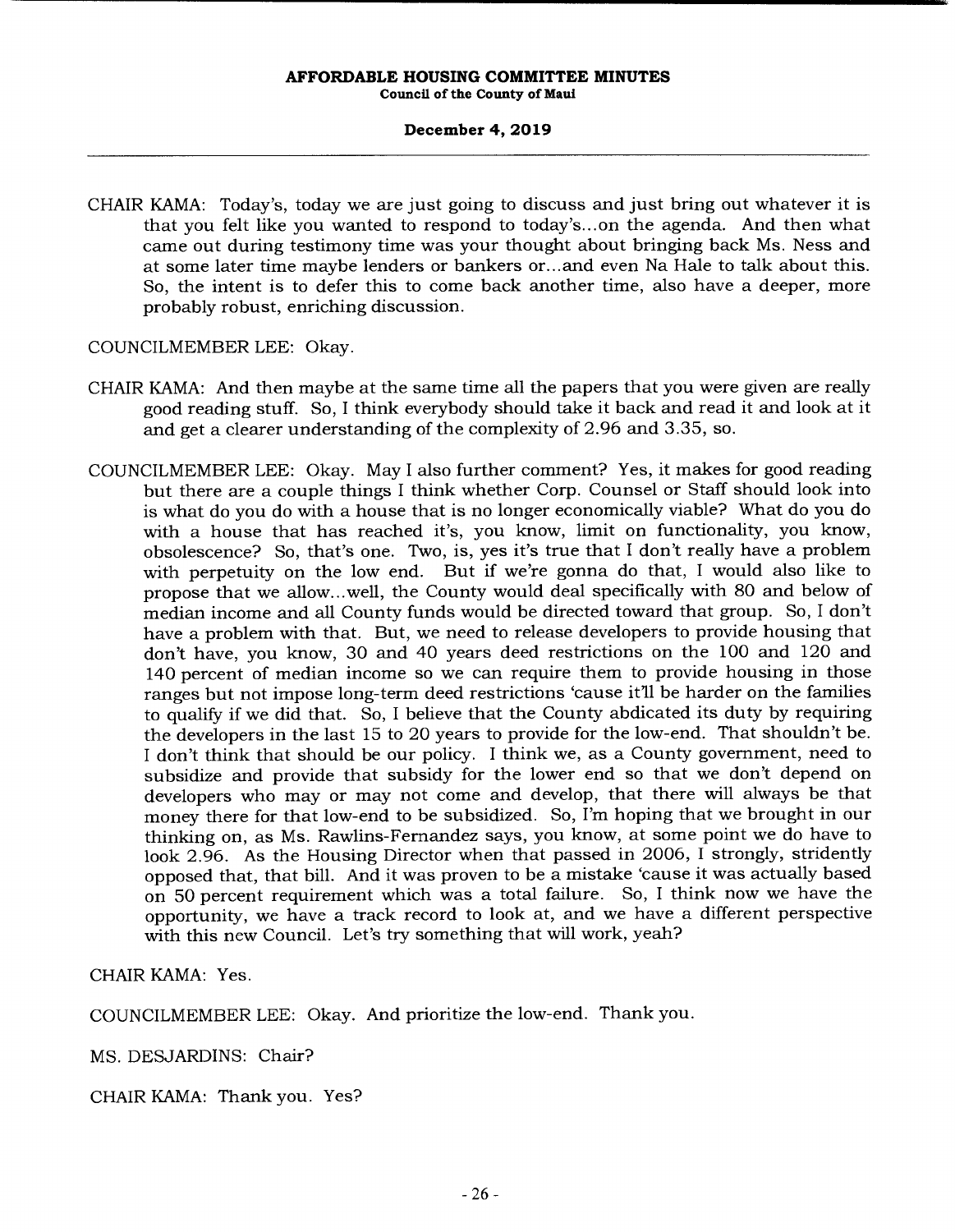## **December 4, 2019**

- MS. DESJARDINS: Just a quick comment, you know, 2.96 requires you to review it every two years so there's probably a reason, you know, that they put in that it would be every two years.
- COUNCILMEMBER LEE: *Yeah,* and we... and I can tell you we haven't.
- MS. DESJARDINS: Yeah. So, it --
- CHAIR KAMA: We will.
- MS. DESJARDINS: --is required and so just so you know.
- CHAIR KAMA: That's on the Housing agenda's next meeting to review 2.96, the one on the 18th.
- COUNCILMEMBER LEE: Yeah. You know and that took, honestly it took about two years to go through inch by inch by inch in it, and Danny Mateo put a lot of time in it and his staff, and I still remember her name Gayle Revels. And they worked really hard on it. But most of us who had a little bit more experience felt it was too stringent and it was so detailed, that ordinance is so detailed that we had a hard time coming up with administrative rules because they covered everything. So, yeah, it's going to be a beast to deal with, but I think we have to, and I think you're going to need to allow for a lot of time to work on that one.
- CHAIR KAMA: That's the only item on the agenda.
- COUNCILMEMBER LEE: Yeah. Well, if it took him two years --
- CHAIR KAMA: And it'll come back, it'll come back.
- COUNCILMEMBER LEE: --you know, it's probably going to take you --
- CHAIR KAMA: Yeah.
- COUNCILMEMBER LEE: --a few months yeah?
- CHAIR KAMA: Yeah. Thank you. Mr. Sinenci, did you have a question or a comment? Mr. Molina?
- VICE-CHAIR MOLINA: No, I appreciate my colleague Ms. Rawlins-Fernandez submitting these proposals for future discussion. With regards to the Affordable Housing Fund, one of the groups that we were targeting when creating this fund was the gap group, because now if memory serves me correct, the gap group income folks are people with specialized skills like your police, fire, nurses, teachers, and at that time there was a big demand for housing, 'cause otherwise if we don't provide housing for these individuals in these specialized skilled areas, we lose them, they're gonna move elsewhere. So that was part of the intent, the driving force of this Affordable Housing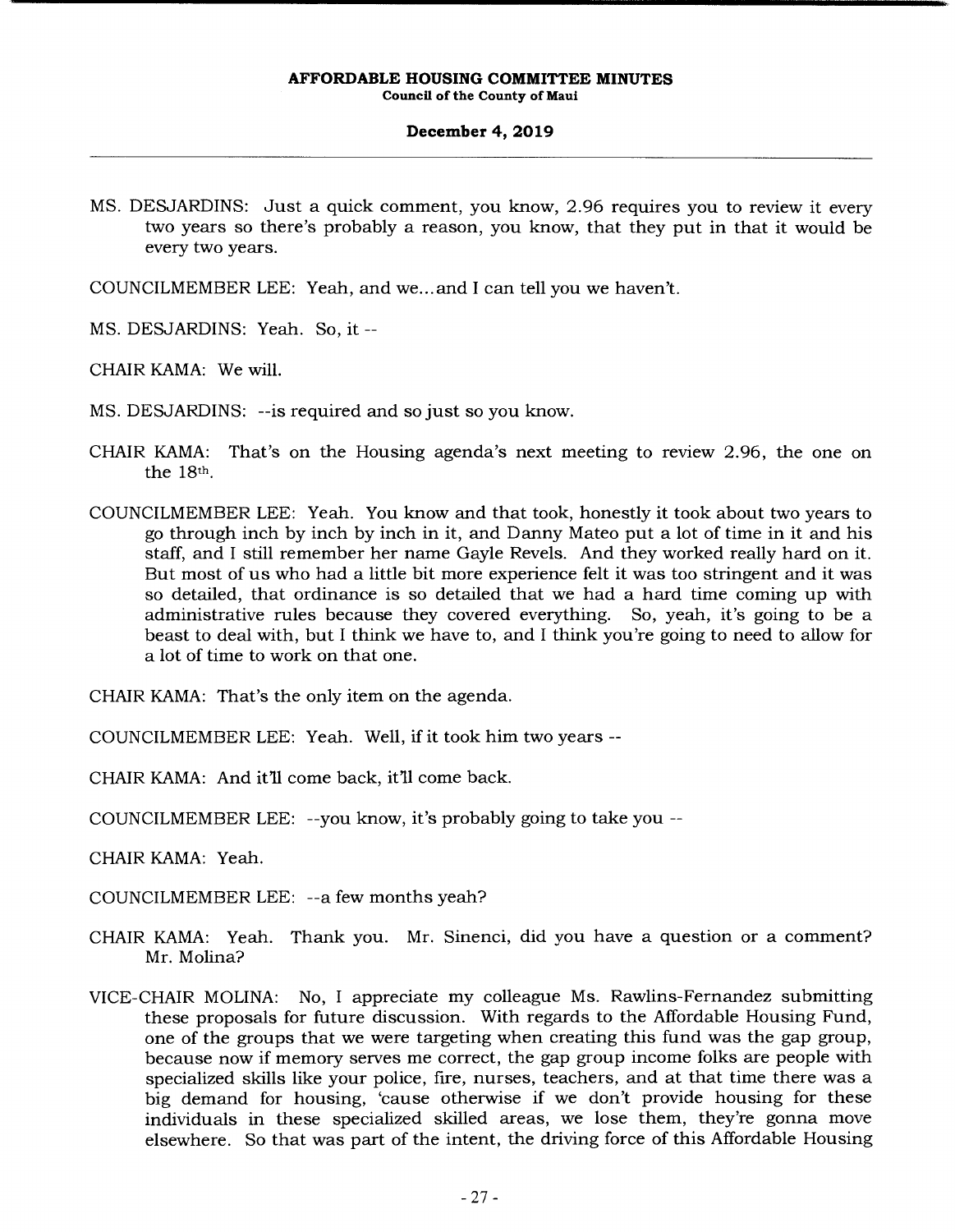# **December 4, 2019**

Fund and just, I saw on the news the other night with teachers. Governor Ige is making a big serious commitment to provide more income for teachers. Now, hopefully that may be one way to keep them here but ultimately it's housing. It all falls on housing. So, yeah, I'd just like to see how the discussion goes on the, you know, deletion of the gap income definition to see how... if this has any effect. And maybe an update, are more... people in gap group, are they having more opportunities to buy homes in terms of the affordability factor? I'm not sure yeah. So, but anyway, but I appreciate the, you know, maybe, you know, times change with laws, you know, so maybe we need to review. If we need to change, we need to change. But I certainly would hope that we don't leave the gap group folks out of this whole, you know, providing opportunities for them as well. So, but yeah, but I agree, there is a definite need for people way on the lower end, you know, the 80 percent and so forth. With regards to 2.96 and, you know, I appreciate Member Lee reminding us who initiated that policy. And it took someone with courage to drive it, because again there was a big need for housing and something needed to be done. Something like what this Council is doing, we want to set the tone, we want to, you know, be the driving force. And that was Mr. Mateo's intent, he took the lead on it so, you know, he's no longer with us but I just want to applaud him for what he did because someone had to take the lead.

# CHAIR KAMA: *Yeah.*

VICE-CHAIR MOLINA: And granted it may not have been perfect, but it was something that generated a lot of discussion. And I was part of that Council, I supported it. And it seemed like the right thing to do at the time, at that snapshot in time. Now, yeah, okay as time goes by, it didn't pan out. I believe the former, our former Mayor and Mayor Tavares who was on the Council at the time, she had talked about maybe 80 percent, but then we brought it down to what we thought was a manageable number which was 50 percent and of course now that number has gone down significantly. So, sometimes in making laws, and that goes for all Councils like ourselves, what may look good today may not work out tomorrow. So, I just wanted to state that for the record. So, we thought at that time 2.96 it would work, and it didn't quite work. So, well, you know, adjustments had to be made. But that's what laws are like, evolution, things change, laws change over time and mindsets and economic conditions as well. The housing market in 2006 was quite different from what it is now. But the bottom line, there still is a need for housing so we'll adjust accordingly as we move forward in time. Thank you.

CHAIR KAMA: Ms. Sugimura?

COUNCILMEMBER SUGIMURA: Thank you. I feel lonely over here.

CHAIR KAMA: I'll be there.

COUNCILMEMBER SUGIMURA: Hey, how are all of you down there? But, when you do take this up again, I would love to hear if the Department has some data they could share<br>with us I think that's what we're hearing the Councilmembers say. And it's with us, I think that's what we're hearing the Councilmembers say.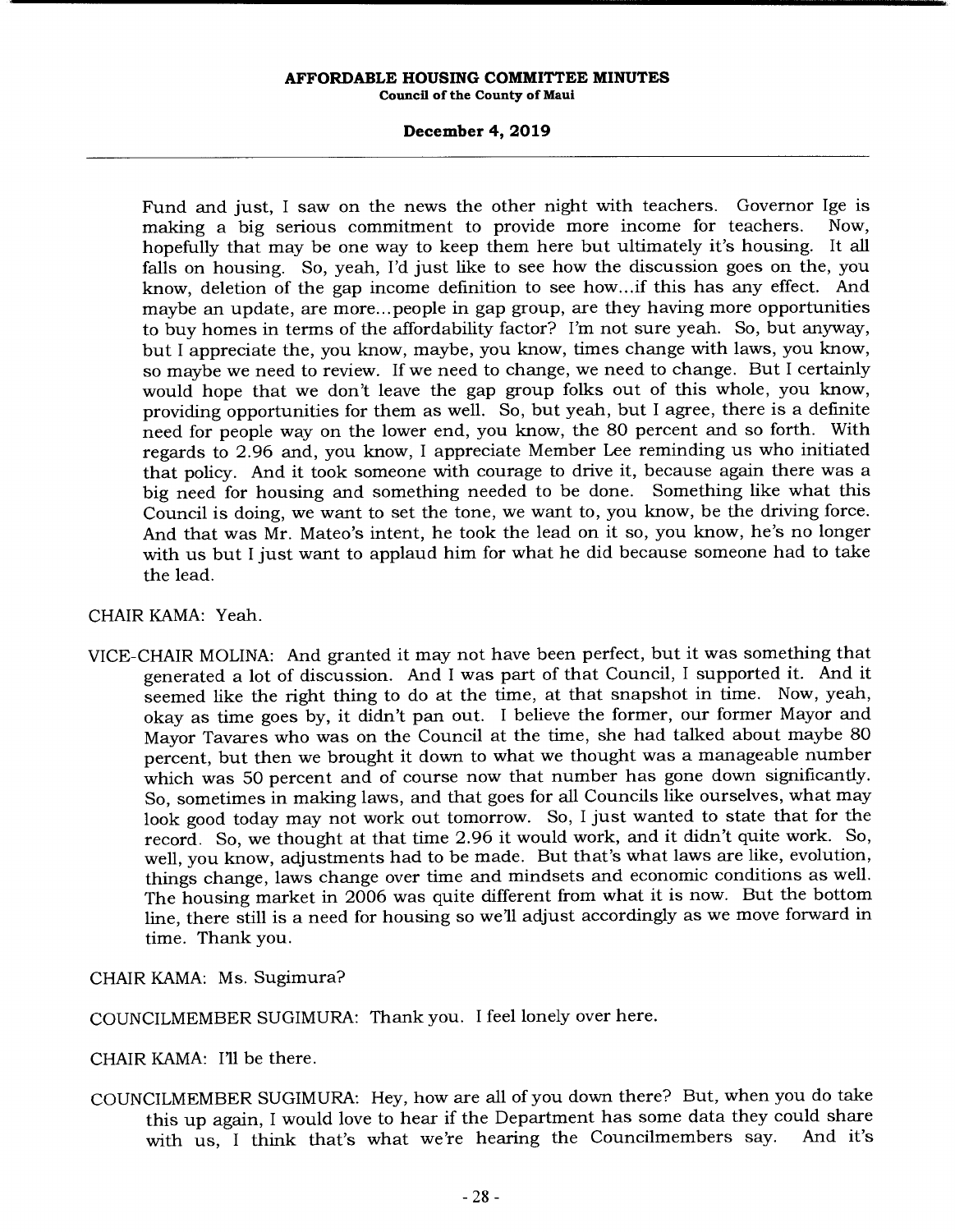# **December 4, 2019**

interesting to have Ms. Lee's perspective right 'cause she's been on both sides, the director or the administration side. Interesting her honesty, you know, from what she just said, I appreciate that. And also there's 2.97 so is that also something that we want to discuss or does... is.. .it was brand new passed last term.

CHAIR KAMA: Last term, yeah.

COUNCILMEMBER SUGIMURA: So, I just want to throw that out there. I'm not too sure, I haven't heard of it being used very much yet.

CHAIR KAMA: Two point nine seven is the County's 201H.

COUNCILMEMBER SUGIMURA: Yeah.

CHAIR KAMA: Yes.

COUNCILMEMBER SUGIMURA: Oh, so it doesn't...

CHAIR KAMA: So, probably not.

COUNCILMEMBER SUGIMURA: Oh.

CHAIR KAMA: Ms. Lee?

COUNCILMEMBER LEE: Yes, and that's another thing I think we should talk about in our next discussion on this topic is yes, I think for most of us our priority is, are the families who are really struggling at the lower end of the spectrum, but we cannot forget the gap group as Mr. Molina said and others in between. And perhaps... I don't know if the fund is used together, but we can have the.. .we can separate out if it needs to be separated out the first-time homebuyer program so at least we can help the other groups with down payments so everybody has, you know, some help. But, you know, the priority may be the lower end.

CHAIR KAMA: Right.

COUNCILMEMBER LEE: And as time goes by it may shift toward the middle end and so forth, and that's what takes a good Council is to be flexible.

CHAIR KAMA: Yeah.

COUNCILMEMBER LEE: Okay, thank you.

CHAIR KAMA: Yes, thank you. Ms. Munsell, would you like to comment?

MS. MUNSELL: I really appreciate this conversation. I understand Mr. Molina's concern about the gap group. I think that there is a fundamental difference between the folks who are in the 80 percent and above AMI income levels and those that are below. I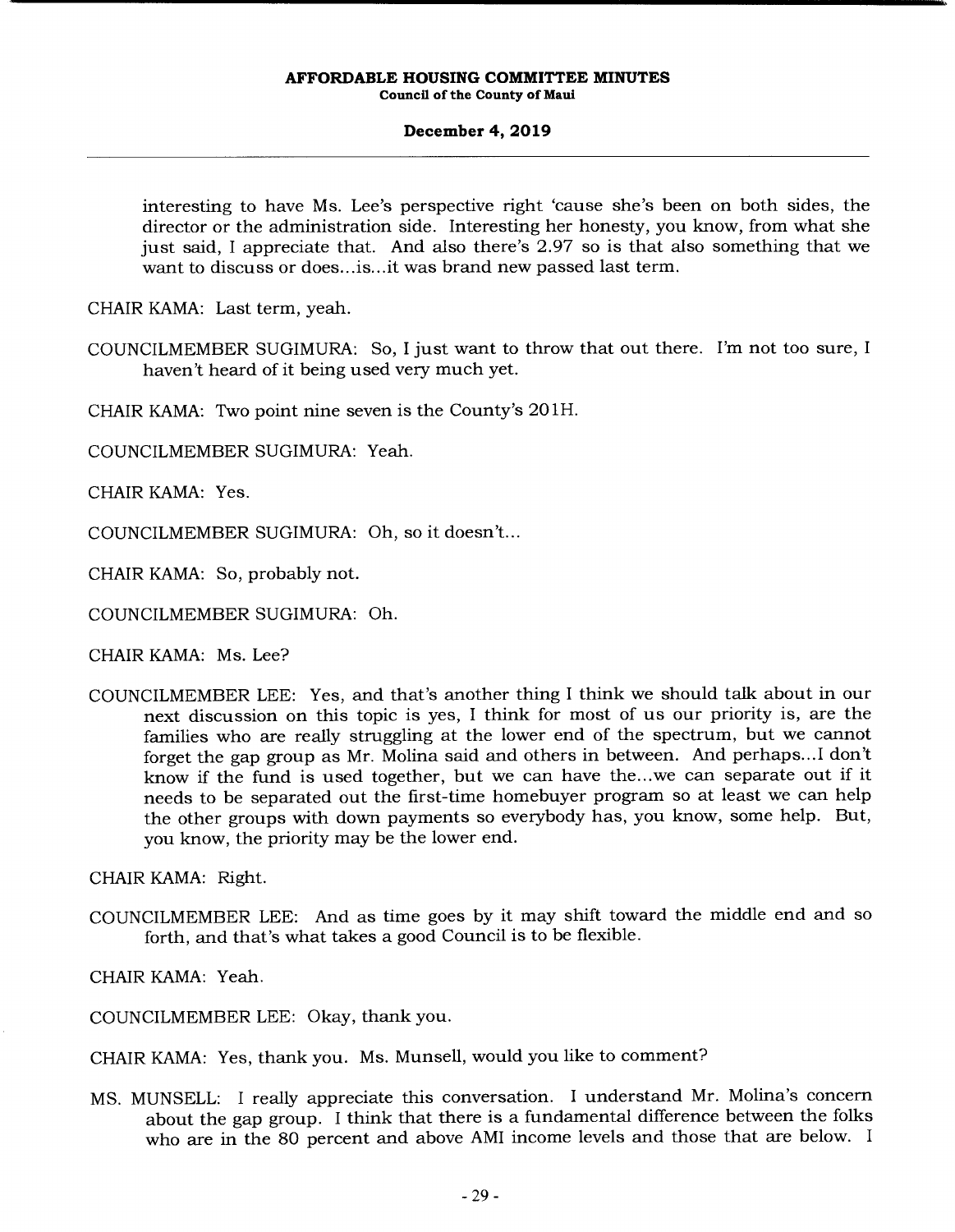# **December 4, 2019**

appreciate trying to target these funds to those lower income groups just if only because what we're seeing in our need study says that we have a desperate need for those units in the lower AMIs and they are simply not being built by the market. So, making a change now to 3.35 doesn't preclude you from making a change again in the future if this isn't targeting the income or not producing the results that you would like. I also appreciate Ms. Ness' comments about defining and the attempts to define perpetuity. By saying, you know, I'm always going to be uncomfortable with that word, I much prefer long-term affordability. And what Ms. Ness was describing in that, a shared appreciation model is a long-term affordability model. But eventually that unit will, you know, assuming the market continues to go up, will become unaffordable at some point. That doesn't mean that the Department couldn't then invest funds in that unit to bring that back down into affordability. So, I think there are a ton of models out there that we can take a look at if that's what this body wants to do. I also think that there's ways to manage homes that are not being maintained. I've seen a model that actually says okay, there's a shared appreciation, but when we go in and do the appraisal and we find significant damage, that damage repair has to come out of the owner's equity portion of that shared appreciation. So, there are some ways to manage that. And when we do have a conversation about it, I would love for us to be part of it to look at the opportunities and what other places have done. So, I appreciate that very much. And I do believe, Mr. Molina, that we do need to take a look at 2.96 as well. In the past when it was a 50 percent requirement, there was nothing being built. Under 2.96 now as it exists there are projects being built and so we can actually look at the sales of those units, how that ordinance is actually working, whether it is, if there's issues, and so I... and I'm a data person, I love data. So, I will really.. .1 really look forward to having this conversation with you. Thank you very much.

CHAIR KAMA: Thank you, Ms. Munsell. Member.. .yes, Ms. Rawlins-Fernandez?

- COUNCILMEMBER RAWLINS-FERNANDEZ: Mahalo, Chair. Mahalo for your comments and perspective, Ms. Munsell. Since you're a numbers and data person, I was hoping you could share with this Committee and remind us about what percentage of the need for housing is in that lower end and not so much the gap group. And it's not that I don't care about the gap group, but will you also share with us what you've seen as a trend with the AMI gap group with affordable housing flipping out of affordability into market, because people are not applying for those gap group AMI housing, Ms. Munsell?
- MS. MUNSELL: So, I mean obviously I don't have the numbers in front of me, but the vast.., when we took a look at projects that were being constructed or were proposed to be constructed now, I mean obviously not all of them are going to be. When we look at the distribution of AMIs that were being built, it appeared that the units above 80 percent, if we continue to approve projects like we, you know, on a regular basis, that should be pretty well taken of. We had a small problem I think between 80 and 100 percent, but for the vast majority of them, the market was going to take care of it with the 2.96. The problem was below and it was gigantic, it was huge, and so this proposal again I... to target the funds for 80 percent and below and with our efforts to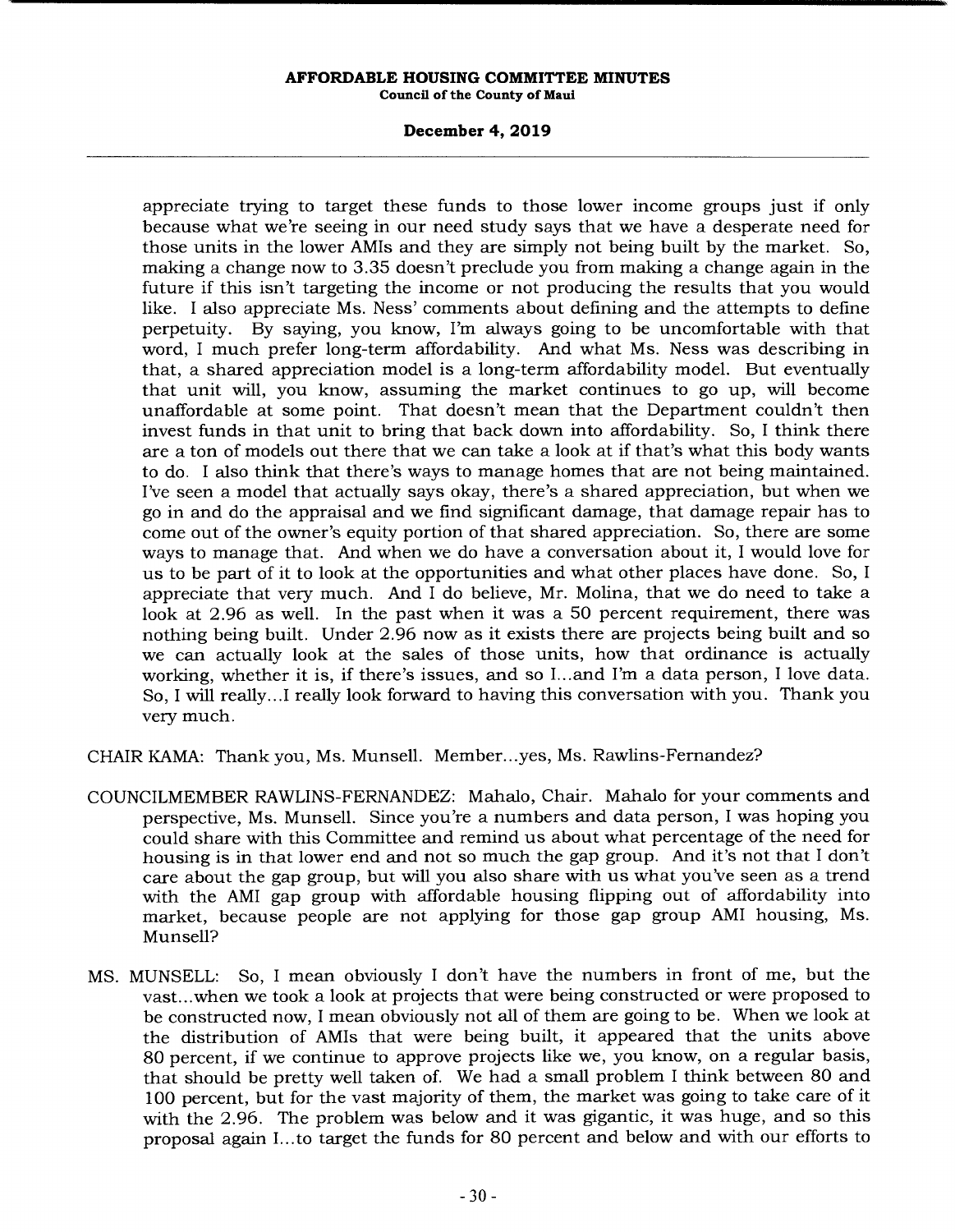## **December 4, 2019**

also leverage our funds so that we're bringing in, you know, funding from outside to develop more units I think is a good progress for the 80 percent and below. What you're talking about for the gap group, you know, 2.96 requires certain numbers of units to be built in different AMI levels, I think it's 20 percent, you know, 50 percent, and then, you know, or 30 percent --

CHAIR KAMA: Twenty, 50, 30.

- MS. MUNSELL: --you know, you know what it is. And what we're seeing and again the ones that we saw the most dramatic difference in were the multifamily projects where the people, that the upper income AMIs were so close to the market price of other projects that they were not willing to enter into a unit with a deed restriction. And so, a lot of those units were not sold as intended because they were too close to market. Now, I'm not sure that that's true for the single-family units, we have to still look at that. We haven't had... at least no one raised the red flag saying oh, holy cow, look at this on those but that's something that we need to look at. And we do gather that data. So, when we do start this conversation, I will make sure that we bring that to you. But we're seeing a lot of the upper AMI multifamily units not being sold with deed restrictions.
- COUNCILMEMBER RAWLINS-FERNANDEZ: Okay, mahalo, Ms. Munsell. I really appreciate your comments on that. I hope everyone takes, you know, those comments to heart. So, you know, as we heard from Ms. Munsell like it's important that we... and Ms. Lee that we prioritize the lower end. And that was the intention of creating the Affordable Housing Fund. I understand in briefly looking at your memo, Chair, that there's a section that says perhaps the provision was meant to be broader in scope and the choice of language is indirect on purpose. If it was clearly meant to be limited in perpetuity project, it could have read housing in perpetuity. I disagree with that assessment. I think, you know, the... as everyone, you know, is really uncomfortable with the word perpetuity because it's such a strong word. I don't think that it was unintentional to choose such a strong word as perpetuity. I don't think it's vague, I don't think it's meant to be broad, I think it's meant to mean perpetuity. And because of what we're seeing, because we see so much... so many houses being flipped out of affordability and we're continuing to try to solve a problem that's not solvable because we're.. .the houses are becoming unaffordable. And the problem is never solved, we're never solving it. And I think, you know, for the Council that created this fund was very forward thinking in identifying the problem which is what it is, that the houses are flipping out of affordability and we're continuing to build housing for ten years and then it flips out of affordability into market and it's increasing everyone's property taxes, people can't afford to buy here. And it's.. .we're just not solving the problem by doing this. And by staying true to the intent of, in creating this fund, in leaving in the word perpetuity I believe was the intent even though legislative history wasn't identified. I would like to remind this Council that we did adopt language that I proposed to include in Chapter 3.35 in the demonstration, experimental housing fund that we created. So, we've done it before. That affordable housing, the Affordable Housing Fund has rules to it. Developers don't have to request money from it. And if they would like to, these are our rules in using this fund because it's for a very specific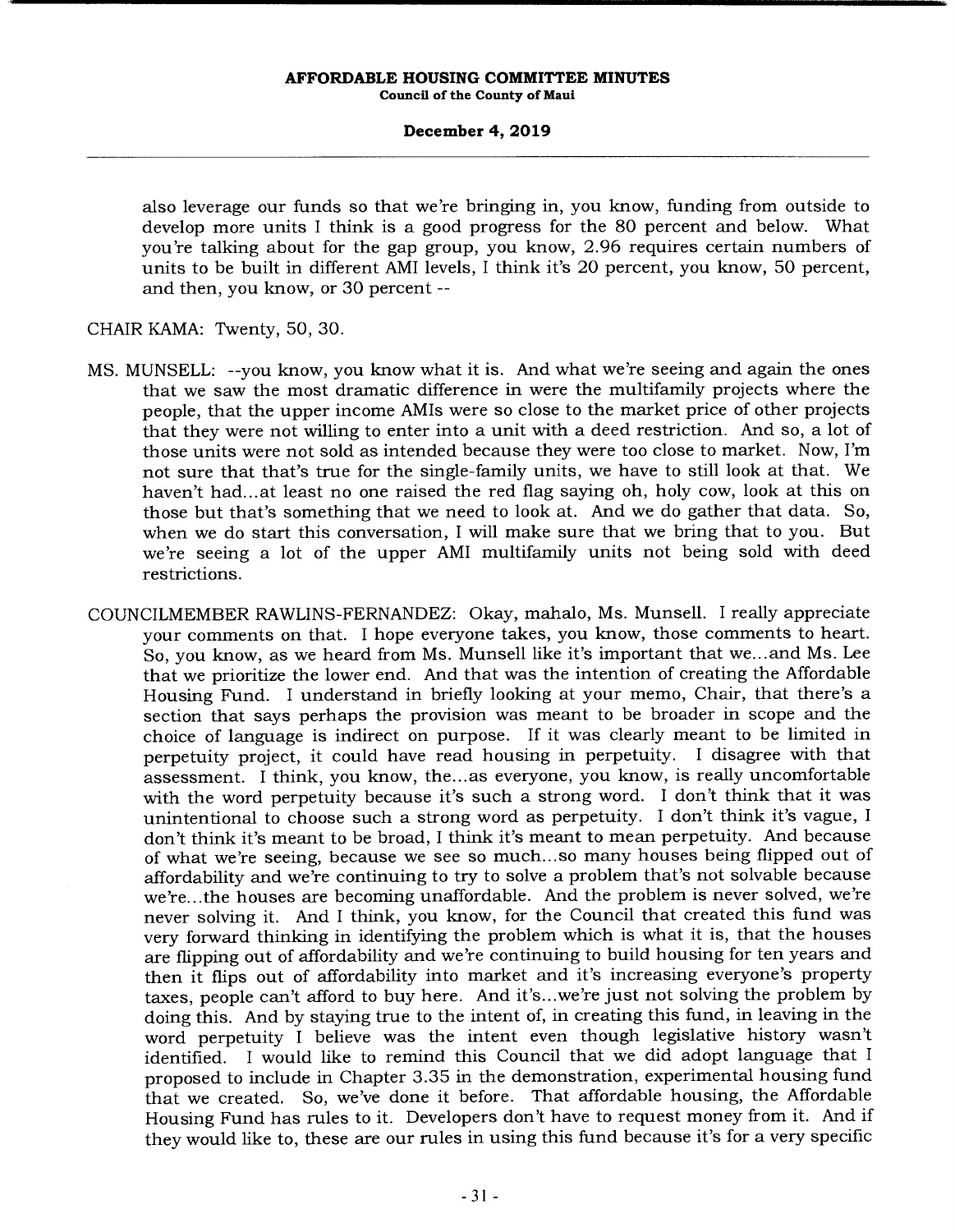# **December 4, 2019**

purpose, to solve the problem and not continue to kick it down the road. And, you know, the developers, you know, don't have to request the funding. And so, I guess, you know, so we're discussing and we're discussing, and I'd like to see action taken. In the next meeting when you schedule this, are you thinking about taking action? Because as the EDB Chair I don't feel comfortable continuing to approve projects with this conflict with Affordable Housing Fund.

CHAIR KAMA: Absolutely.

COUNCILMEMBER RAWLINS-FERNANDEZ: I don't want to continue to approve any projects using affordable housing funding if we don't clear up and resolve this conflict.

CHAIR KAMA: Absolutely.

COUNCILMEMBER RAWLINS-FERNANDEZ: So, I'm putting everyone on notice now.

CHAIR KAMA: Thank you.

COUNCILMEMBER RAWLINS-FERNANDEZ: Yeah. So, I would like --

CHAIR KAMA: . . . *(inaudible)...* 

COUNCILMEMBER RAWLINS-FERNANDEZ: --to solve this. I think Member Lee was on board. And, you know, if at the next meeting we could have a bill that we can take action on to resolve these conflicts, I think that would be wonderful. And if not, I would be happy to propose this and have it referred to the Affordable Housing Committee.

CHAIR KAMA: Thank you.

COUNCILMEMBER RAWLINS-FERNANDEZ: Mahalo, Chair.

CHAIR KAMA: Yes, Ms. Munsell?

MS. MUNSELL: I really appreciate your comments. And I agree with you that the use of perpetuity was probably very deliberate in the ordinance. I also understand that sometimes there are unintended consequences for our uses of words that directly conflict with what our goals are. I also know, you know, you had mentioned that people don't have to apply for these funds and that's true, they don't. But the whole idea behind these funds is to encourage the kind of building that we want to have built, in the AMIs that we need to have built. And so, what I would like is for us to find ways to make it work for our developers so that we are getting what we want. And I think that there's ways to achieve that. You know we didn't... our intent when they passed the 2.96 with the 50 percent requirement was to encourage the building of workforce housing, and essentially what it did was stop it in its tracks. Now, I know that there were other issues associated with that and it wasn't all just the 2.96, but sometimes when we're doing things, we do have unintended consequences, and I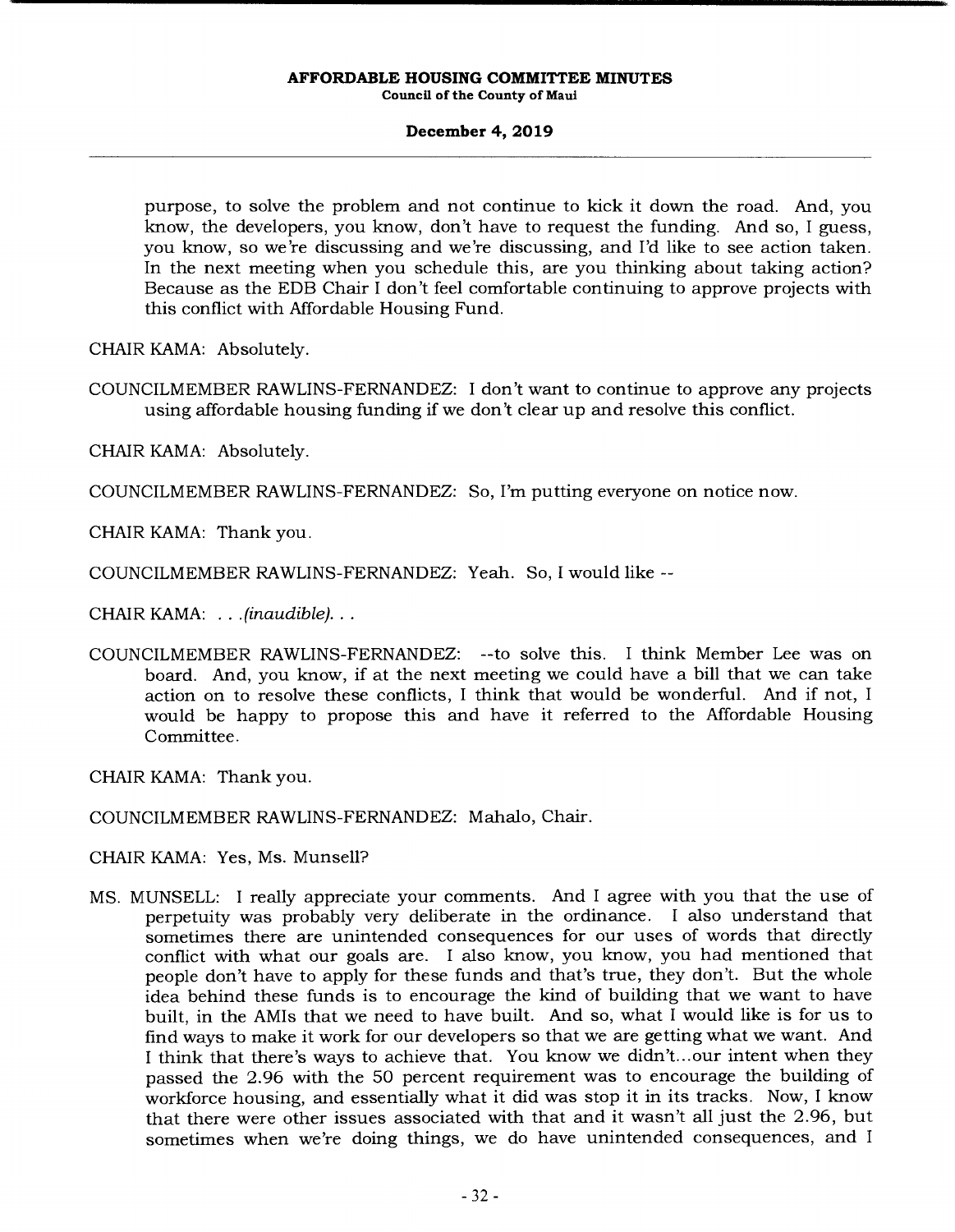# **December 4, 2019**

would really like for us to find a way to make this fund achieve the long-term affordability that you're all seeking without discouraging the building or the construction of the units that we need. I understand what you want, I want to find a way to partner and make it work for all of us. So, thank you.

CHAIR KAMA: Members, are there any other questions? Okay, seeing as how no one has any other questions and this is the last item on our agenda and we have nothing else to talk about, I would like to be able to close this meeting. And so, because we have come to the end of our meeting I not only am going to close it but I'm going to adjourn and I'm going to defer these items. No object...

# **COUNCILMEMBERS VOICED NO OBJECTIONS.** (Excused: RH)

# **ACTION: DEFER PENDING FURTHER DISCUSSION.**

COUNCILMEMBER RAWLINS-FERNANDEZ: Chair, before --

CHAIR KAMA: Yes?

COUNCILMEMBER RAWLINS-FERNANDEZ: --you close, I guess I asked a question.

CHAIR KAMA: Yes.

COUNCILMEMBER RAWLINS-FERNANDEZ: Would you mind responding to my question that I asked regarding whether --

CHAIR KAMA: Bringing forth a bill?

COUNCILMEMBER RAWLINS-FERNANDEZ: --at the next meeting --

CHAIR KAMA: Absolutely.

COUNCILMEMBER RAWLINS-FERNANDEZ: --that you'll --

CHAIR KAMA: Yes.

COUNCILMEMBER RAWLINS-FERNANDEZ: --propose a bill --

CHAIR KAMA: Yes.

COUNCILMEMBER RAWLINS-FERNANDEZ: --that we can vote on.

CHAIR KAMA: Yes.

COUNCILMEMBER RAWLINS-FERNANDEZ: And then we can move forward.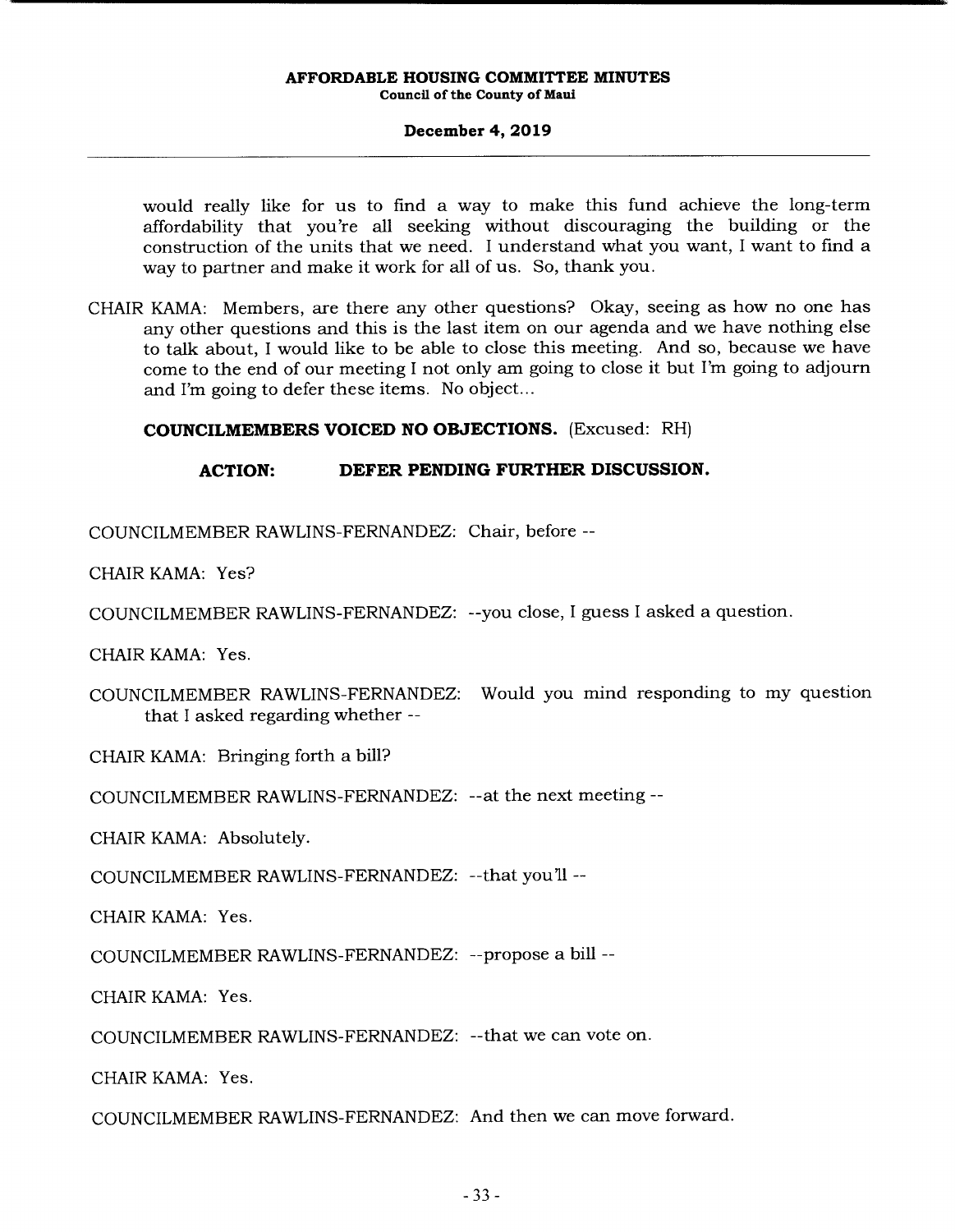# **December 4, 2019**

CHAIR KAMA: Sure.

COUNCILMEMBER RAWLINS-FERNANDEZ: Okay, great. Because if you would like me to propose this bill, I mean I guess I proposed the amendments --

CHAIR KAMA: You did propose already.

COUNCILMEMBER RAWLINS-FERNANDEZ: --already.

CHAIR KAMA: Thank you.

COUNCILMEMBER RAWLINS-FERNANDEZ: Okay, so then...

CHAIR KAMA: But we'll take that up, we'll take them, we'll include that. We're also going to probably have the discussion that you wanted with the financial institution, Na Hale 0 Maui and those guys too. Okay, we can do that too. Thank you.

COUNCILMEMBER RAWLINS-FERNANDEZ: Mahalo, Chair.

CHAIR KAMA: Thank you, Ms. Keani Rawlins-Fernandez. This meeting is now adjourned. *(gavel).* 

**ADJOURN:** 3:08 p.m.

APPROVED:

TASHA KAMA, Chair Affordable Housing Committee

ah:min: 19 1204:ds Transcribed by: Daniel Schoenbeck